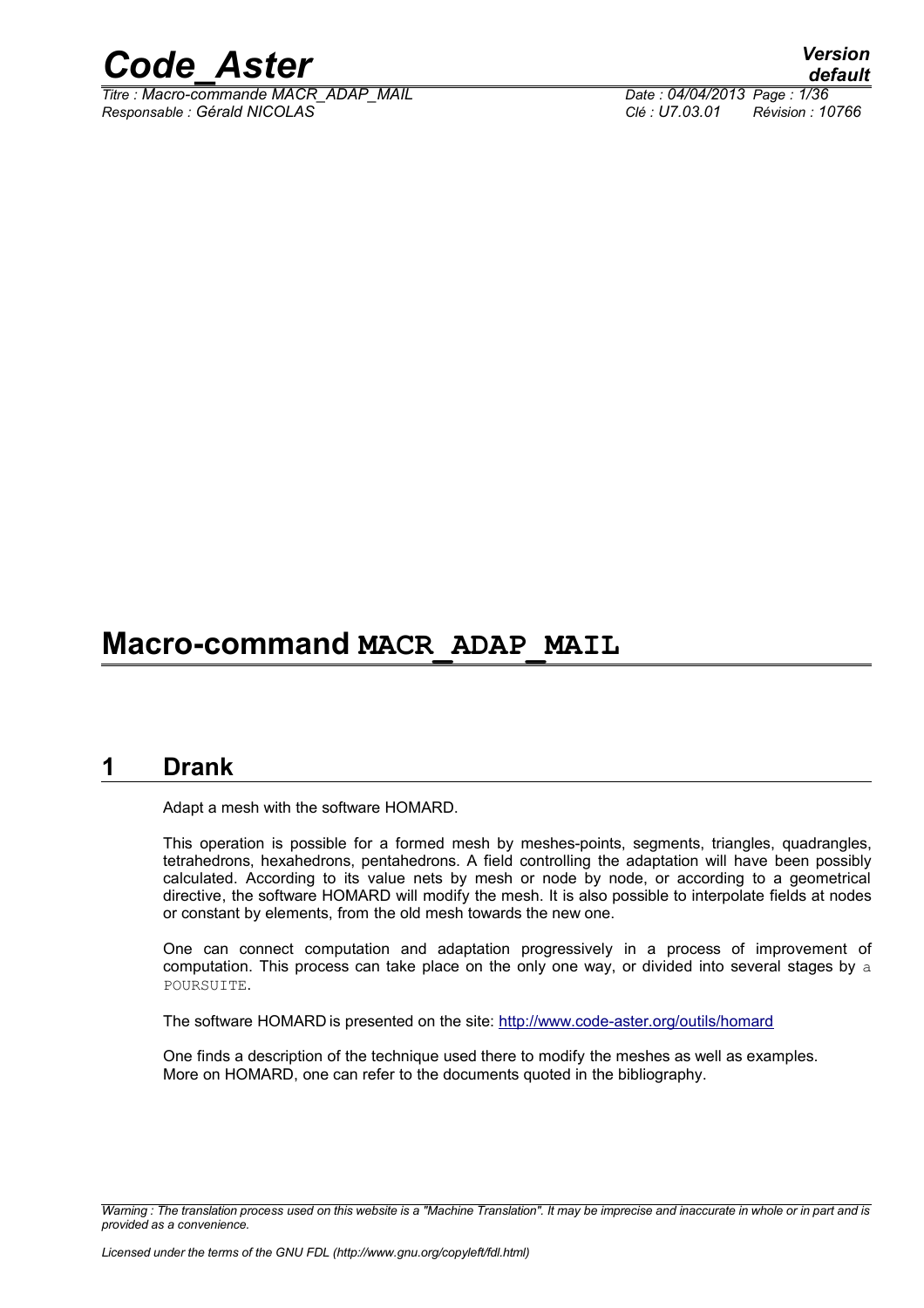# **Code Aster**

Titre : Macro-commande MACR ADAP MAIL Responsable : Gérald NICOLAS

Date: 04/04/2013 Page: 2/36 Clé : U7.03.01 Révision : 10766

# **Contents**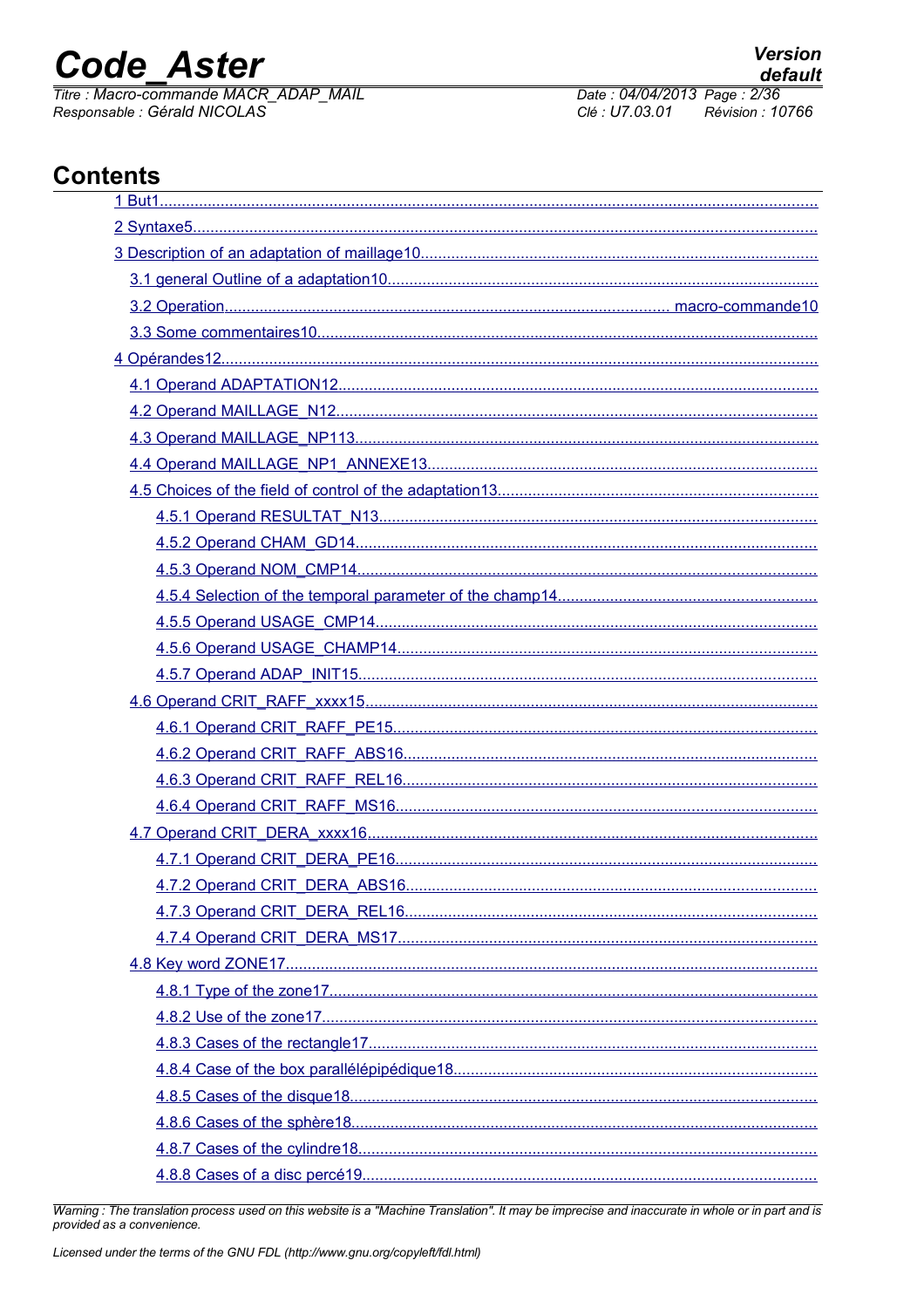# Code\_Aster

 $1015$ 

 $\overline{\cdots}$ 

| <i><b>ITTE: Macro-commange MACR ADAP MAIL</b></i><br>Responsable : Gérald NICOLAS | Date: 04/04/2013 Page: 3/30<br>Clé : U7.03.01 Révision : 10766 |
|-----------------------------------------------------------------------------------|----------------------------------------------------------------|
|                                                                                   |                                                                |
|                                                                                   |                                                                |
|                                                                                   |                                                                |
|                                                                                   |                                                                |
|                                                                                   |                                                                |
|                                                                                   |                                                                |
|                                                                                   |                                                                |
|                                                                                   |                                                                |
|                                                                                   |                                                                |
|                                                                                   |                                                                |
|                                                                                   |                                                                |
|                                                                                   |                                                                |
|                                                                                   |                                                                |
|                                                                                   |                                                                |
|                                                                                   |                                                                |
|                                                                                   |                                                                |
|                                                                                   |                                                                |
|                                                                                   |                                                                |
|                                                                                   |                                                                |
|                                                                                   |                                                                |
|                                                                                   |                                                                |
|                                                                                   |                                                                |
|                                                                                   |                                                                |
|                                                                                   |                                                                |
|                                                                                   |                                                                |
|                                                                                   |                                                                |
|                                                                                   |                                                                |
|                                                                                   |                                                                |
|                                                                                   |                                                                |
|                                                                                   |                                                                |
|                                                                                   |                                                                |
|                                                                                   |                                                                |
|                                                                                   |                                                                |
|                                                                                   |                                                                |
|                                                                                   |                                                                |
|                                                                                   |                                                                |
|                                                                                   |                                                                |
|                                                                                   |                                                                |
|                                                                                   |                                                                |
|                                                                                   |                                                                |

Warning: The translation process used on this website is a "Machine Translation". It may be imprecise and inaccurate in whole or in part and is<br>provided as a convenience.

 $0.10010$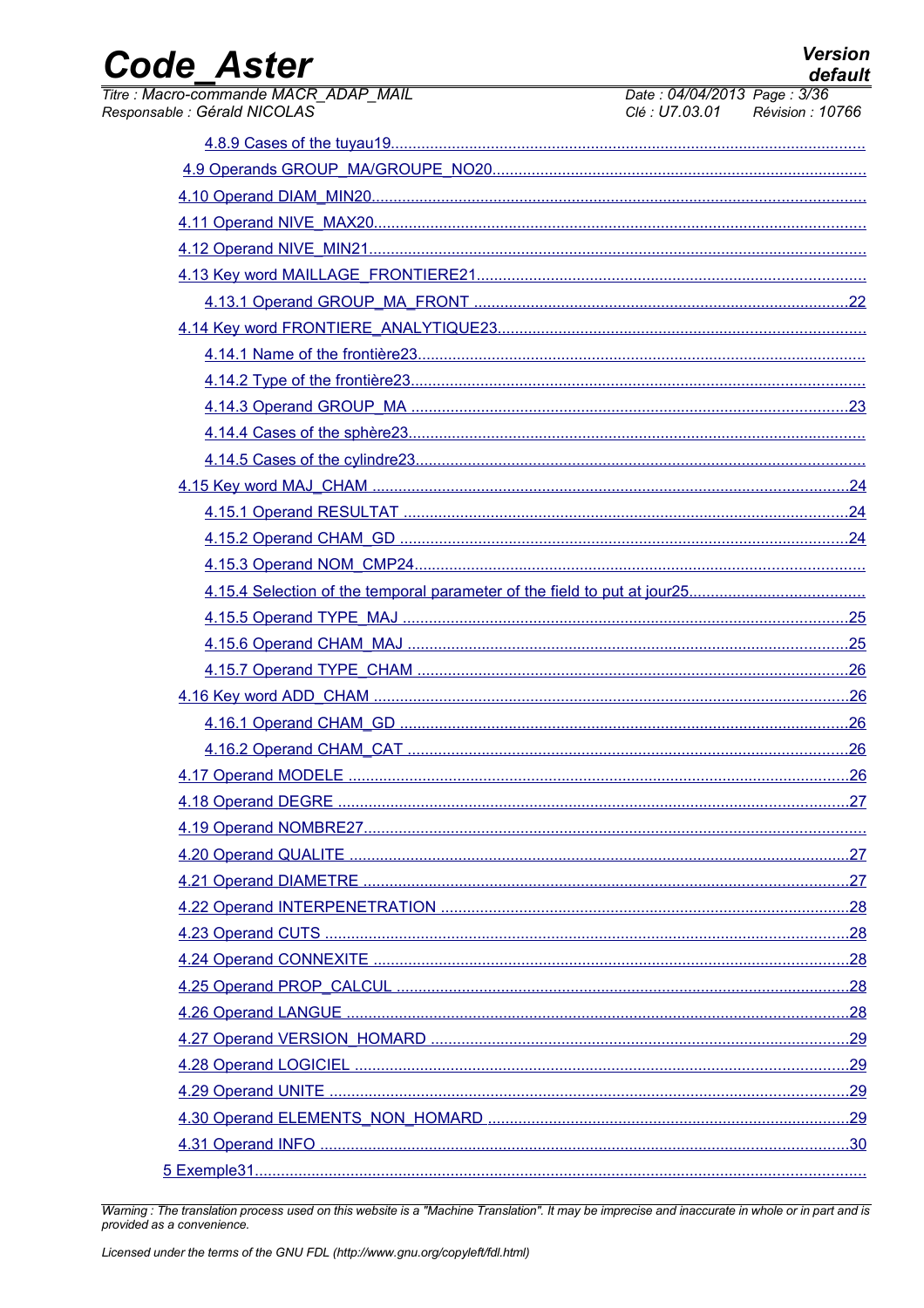*Titre : Macro-commande MACR\_ADAP\_MAIL Date : 04/04/2013 Page : 4/36 Responsable : Gérald NICOLAS Clé : U7.03.01 Révision : 10766*

6 Bibliographie35.

*default*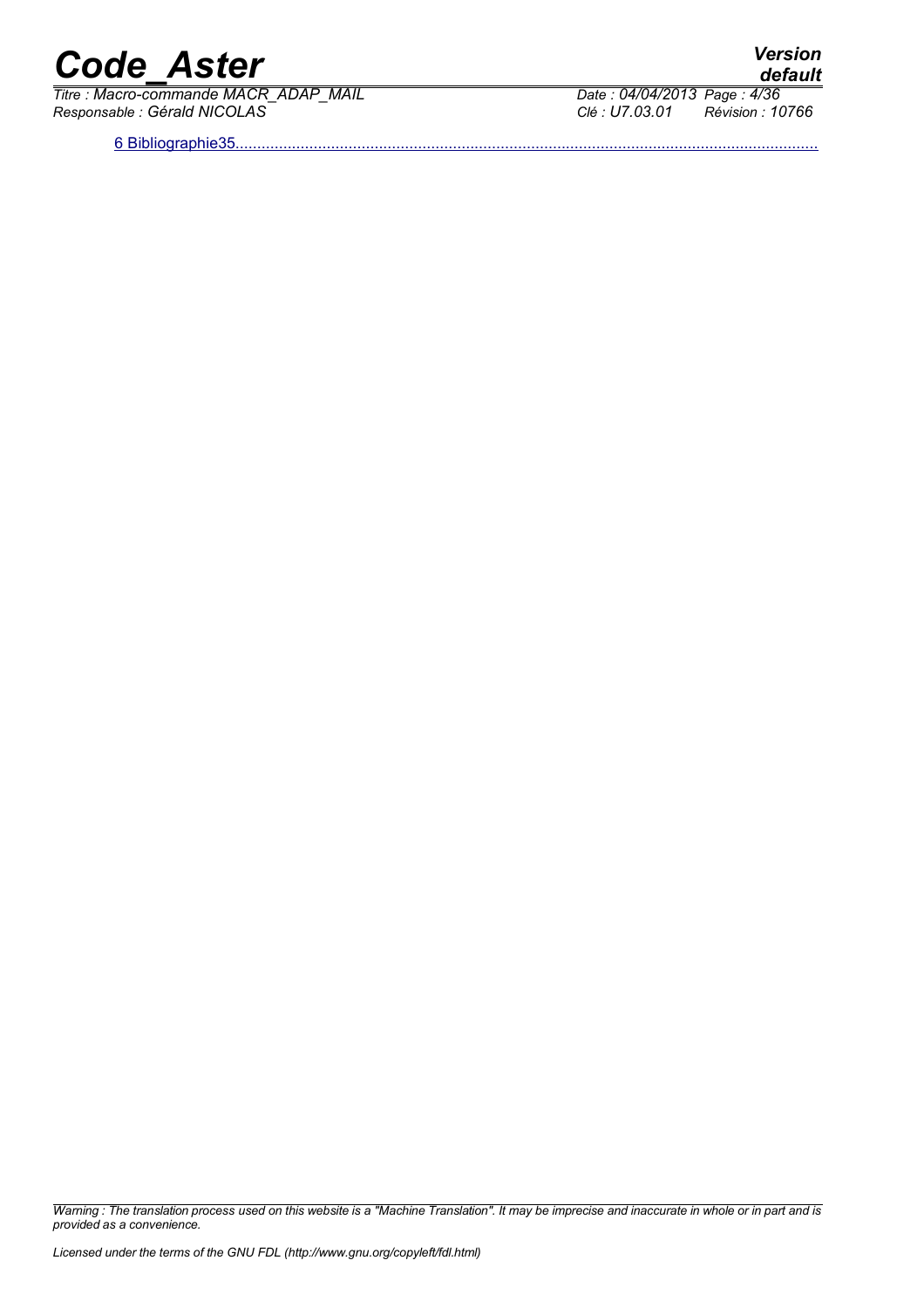*Titre : Macro-commande MACR\_ADAP\_MAIL Date : 04/04/2013 Page : 5/36 Responsable : Gérald NICOLAS Clé : U7.03.01 Révision : 10766*

# **2 Syntax**

<span id="page-4-0"></span>MACR\_ADAP\_MAIL ( #choix of the type of adaptation ♦ADAPTATION=/ "RAFF\_DERA" / "RAFFINEMENT" / "DERAFFINEMENT" / "RAFF\_DERA\_ZONE" / "RAFFINEMENT UNIFORME" / "DERAFFINEMENT UNIFORME" / "RIEN" / "MODIFICATION" / "READING" #le mesh to modify ♦MAILLAGE\_N=man [mesh] #le new mesh ♦MAILLAGE\_NP1=co (manp1) [K8] #un mesh appendix ◊MAILLAGE\_NP1\_ANNEXE=co (manp1ann) [K8] #Si the adaptation is free, (RAFFINEMENT, DERAFFINEMENT or RAFF DERA), choice of structure containing the field controlling the adaptation:  $\bullet$  RESULTAT N = resun [result]  $\triangleleft$  NOM CHAM = nomsymb  $[K16]$ / CHAM GD = cham gd i [cham gd]  $\sqrt{NOM}$  CMP  $= 1$  cmp  $-7$   $= 1$  [1 K8] # Selection of the temporal parameter / NUME\_ORDRE = order [I]<br>/ INST = urgent [R] / INST = urgent [R]<br>  $\sqrt[6]{}$  | accuracy = prec [R]  $\Diamond$  | accuracy =  $/ 1.0E-3$  [DEFAULT] ◊ | CRITERE = "RELATIF [DEFAULT] / "ABSOLU" ◊USAGE\_CMP = "NORME\_L2" [DEFAULT] / "ABSOLU" / "NORME\_INFINIE"  $/$  "RELATIF"<br>"MESH" ◊USAGE\_CHAMP = "MESH" [DEFAULT] / "SAUT" *NADAP* INIT = "TO KEEP" [DEFAULT] / "REFINES R " / "DERAFFINER" #Finsi #Si L" adaptation takes place according to geometrical zones, (RAFF\_DERA\_ZONE):  $\triangle$ ZONE = F ( # Standard of the zone  $\triangle$ TYPE = "RECTANGLE" / "LIMPS" / "DISQUE" / "SPHERE" / "CYLINDRE" / "DISQUE\_PERCE" / "PIPE"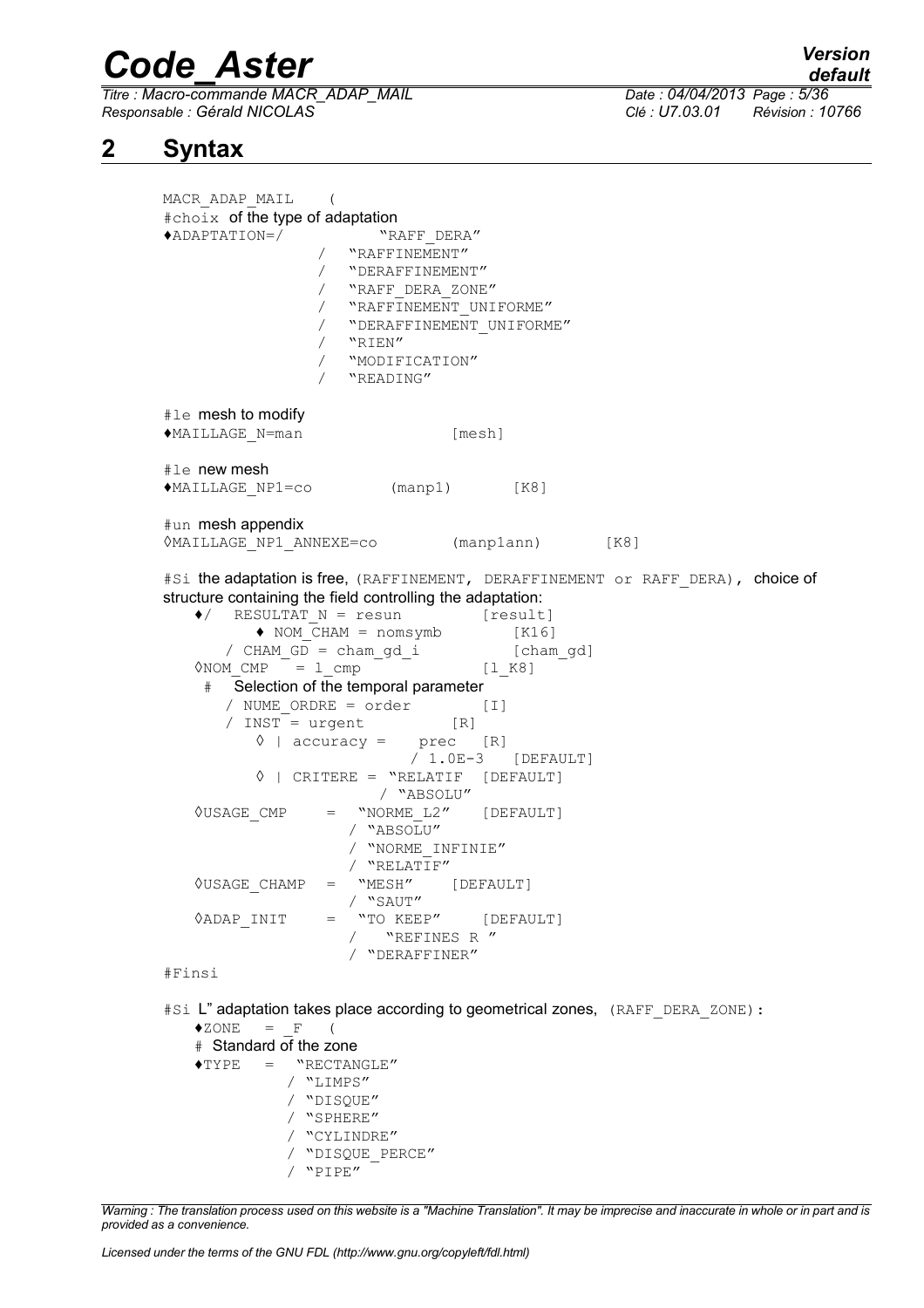$\overline{T}$ itre : Macro-commande MACR\_ADAP\_MAIL *Responsable : Gérald NICOLAS Clé : U7.03.01 Révision : 10766*

*default*

# Use of the zone ♦USAGE = "RAFFINEMENT" [DEFAULT] / "DERAFFINEMENT" #pour a rectangular box: coordinates extreme ♦X\_MINI= x\_mini [R]  $\bigstar$  MAXI=  $\overline{x}$  maxi [R] ♦Y\_MINI= y\_mini [R] ♦Y\_MAXI= y\_maxi [R]  $\begin{array}{ccc}\n\bullet \text{Y}^- \text{MAXI} = & \text{Y}^- \text{maxi} & [\text{R}] \\
\text{\#pour} & \text{a parallelepipedic box: coordinates extreme}\n\end{array}$ ♦X\_MINI= x\_mini [R] ♦X\_MAXI= x\_maxi [R] ♦Y\_MINI= y\_mini [R] ♦Y\_MAXI= y\_maxi [R] ♦Z\_MINI= z\_mini [R] ♦Z\_MAXI= z\_maxi [R]  $#$ pour  $\overline{a}$  a disc: center and radius ♦X\_CENTER= x\_centre [R] ♦Y\_CENTER= y\_centre [R] ♦RAYON= radius [R] #pour a sphere: center and radius ♦X\_CENTER= x\_centre [R] ♦Y\_CENTER= y\_centre [R]  $\begin{bmatrix} 2 & -2 & -1 \\ 2 & -1 & -1 \\ -2 & -1 & -1 \end{bmatrix}$  [R]  $\overline{P}$   $\overline{P}$   $\overline{P}$   $\overline{P}$   $\overline{P}$   $\overline{P}$   $\overline{P}$   $\overline{P}$   $\overline{P}$   $\overline{P}$   $\overline{P}$   $\overline{P}$   $\overline{P}$   $\overline{P}$   $\overline{P}$   $\overline{P}$   $\overline{P}$   $\overline{P}$   $\overline{P}$   $\overline{P}$   $\overline{P}$   $\overline{P}$   $\overline{P}$   $\overline{P}$   $\overline{$ #pour a cylinder: center, bases, height and radius  $\bullet$ X\_AXE=  $x$ \_axe [R]  $Y_AXE =$   $Y_Axe$  [R]  $\bullet$ Z AXE= z axe [R] ♦X\_BASE= x\_base [R] ♦Y\_BASE= y\_base [R]  $\bullet$ Z BASE= z base [R] ♦HAUTEUR= height [R] ♦RAYON= radius [R] #pour a bored disc: center, radius interior and external ♦X\_CENTER= x\_centre [R] ♦Y\_CENTER= y\_centre [R] ♦RAYON\_INT= rayon\_int [R] ♦RAYON\_EXT= rayon\_ext [R] #pour a pipe: center, bases, height and radius interior and external  $\bigstar_{\text{AXE}} = x_{\text{axe}}$  [R]  $Y_AXE =$   $Y_AxE =$  [R]  $\bullet$ Z AXE= z axe [R] ♦X\_BASE= x\_base [R] ♦Y\_BASE= y\_base [R] ◆Z BASE= z base [R] ◆HAUTEUR= height [R] ♦RAYON\_INT= rayon\_int [R] rayon ext [R] #Finsi ) #Finsi #Si the adaptation includes free refinement (RAFFINEMENT or RAFF DERA):  $\bullet$ /CRIT\_RAFF\_PE =crp [R] /CRIT\_RAFF\_REL =crr [R] /CRIT\_RAFF\_ABS will =cra [R]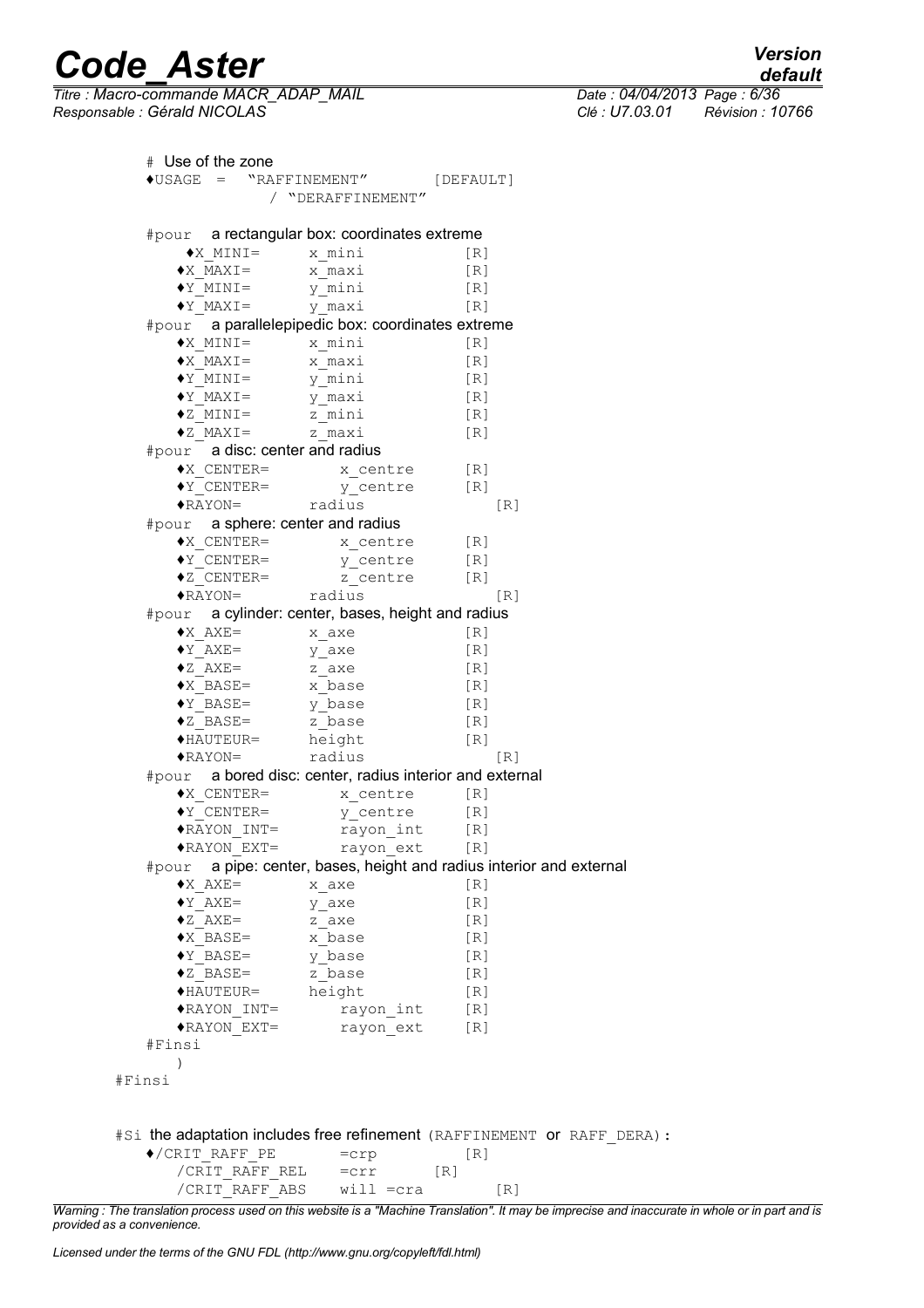*Code\_Aster Version Titre : Macro-commande MACR\_ADAP\_MAIL Date : 04/04/2013 Page : 7/36 Responsable : Gérald NICOLAS Clé : U7.03.01 Révision : 10766* /CRIT\_RAFF\_MS =crms [R] #Finsi #Si the adaptation includes the free coarsening (DERAFFINEMENT or RAFF DERA):  $\sqrt{CRIT}$  DERA PE =cdp [R]  $/CRT$  DERA REL =cdr [R] /CRIT\_DERA\_ABS =cda [R] /CRIT\_DERA\_MS =cdms [R] #Finsi #Si the adaptation includes refinement:  $\Diamond$ NIVE MAX = nivmax [I]  $\Diamond$ DIAM MIN = diamin [R] #Finsi #Si the adaptation includes coarsening:  $\Diamond$ NIVE MIN = nivmin [I] #Finsi #Si the adaptation includes refinement or coarsening: ◊GROUP\_MA = l\_grma [l\_gr\_maille]  $\sqrt{GROUP}$  NO =  $l$  grno [lgr\_nœud] #Finsi # Followed by a border with a grid  $\Diamond$ MAILLAGE FRONTIERE = maf [mesh] ◊GROUP\_MA\_FRONT = l\_grma [l\_gr\_maille] # Followed by an analytical border ◊FRONTIERE\_ANALYTIQUE = \_F ( # Name of border  $\bigcirc$ NOM =nom [K]  $\sqrt{G}$ ROUP MA = l grma [l gr maille] # Standard of the border  $\triangle$ TYPE = "SPHERE" / "CYLINDRE" / "CONE\_A" / "CONE\_R" #pour a sphere: center and radius ♦X\_CENTER= x\_centre [R] ♦Y\_CENTER= y\_centre [R] ♦Z\_CENTER= z\_centre [R] ♦RAYON= radius [R] #pour a cylinder: center, bases and radius  $\bigstar_{\text{AXE}} = x_{\text{axe}}$  [R]  $Y_AXE = \overline{y}_axe$  [R]  $\bullet$  z<sup> $^-$ </sup>AXE= z<sup> $^-$ </sup>axe [R]  $X_C$ ENTER=  $x_C$ entre [R] ♦Y\_CENTER= y\_centre [R] ♦Z\_CENTER= z\_centre [R] ♦RAYON= radius [R] #pour a cone: center, center and angle  $\bigstar$  AXE=  $\qquad \qquad$  x axe  $[R]$  $Y_AXE =$   $Y_AxE =$  [R]  $\bullet$ z<sup>-</sup>AXE=  $\bullet$  z axe [R]  $\bigstar$ <sup> $\overline{\phantom{a}}$ </sup>CENTER=  $\overline{\phantom{a}}$  x centre [R] ♦Y\_CENTER= y\_centre [R]  $+2$  CENTER=  $z$ -centre [R]

| <b>/ersion</b> |  |
|----------------|--|
| default        |  |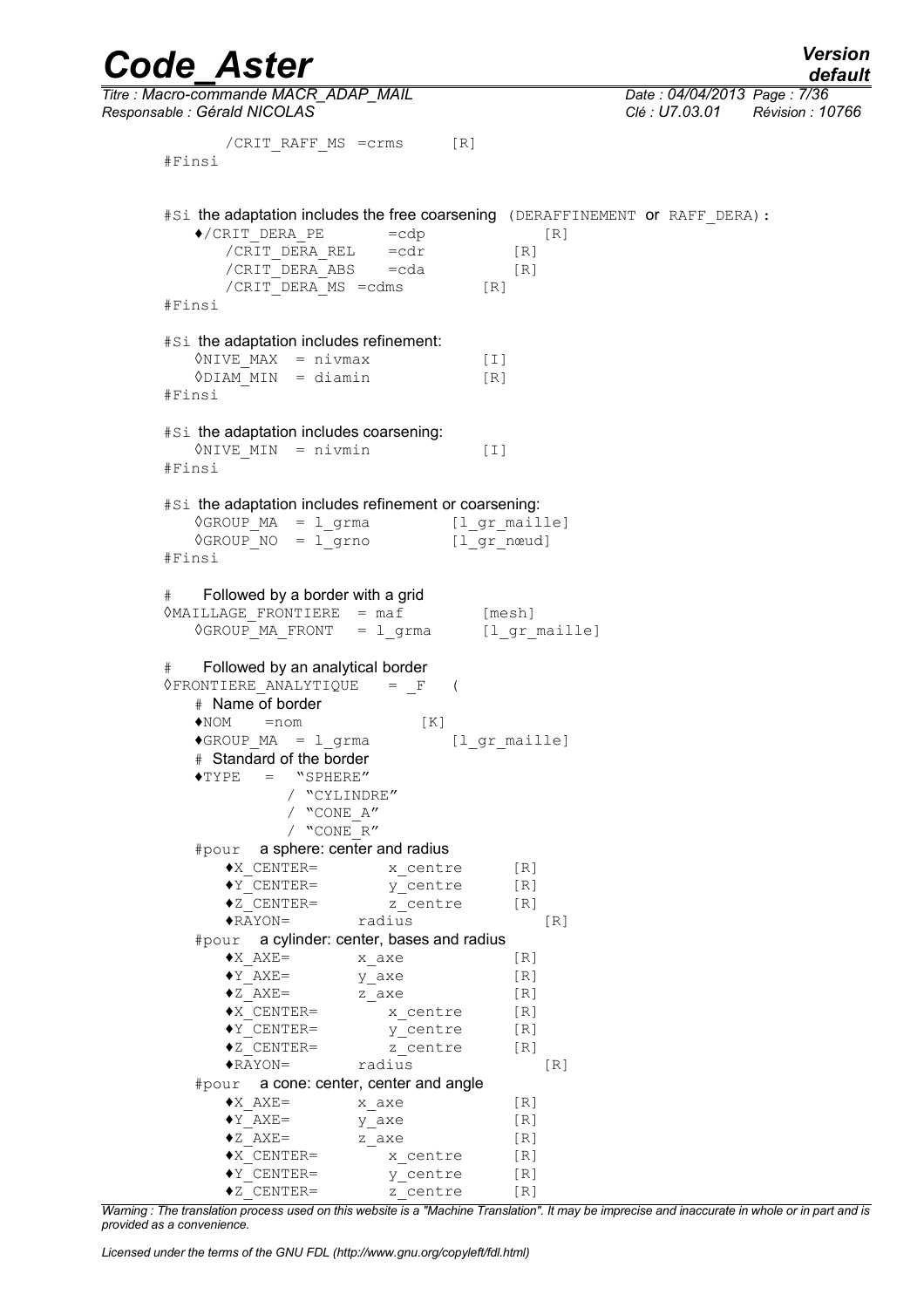*Titre : Macro-commande MACR\_ADAP\_MAIL Date : 04/04/2013 Page : 8/36 Responsable : Gérald NICOLAS Clé : U7.03.01 Révision : 10766*

*default*

♦ANGLE= angle [R] #pour a cone: 2 points on the axis and radius  $\begin{array}{lll} \text{\Large{*x\_centre}} & \text{\Large{*x\_centre}} & \text{\Large{[R]}} \\ \text{\Large{*y\_centre}} & \text{\Large{[R]}} \\ \text{\Large{*z\_DEF}} & \text{\Large{*z\_centre}} & \text{\Large{[R]}} \\ \end{array}$  $\begin{array}{ccc}\n\star \text{CENTER} = & & \text{C} \n\star \text{CENTER} = & & \text{z} \n\end{array}$ ♦Z\_CENTER= z\_centre [R] ♦RAYON= radius [R] ♦X\_CENTER2= x\_centre2 [R] ♦Y\_CENTER2= y\_centre2 [R]  $\begin{array}{lll} \bullet \verb|Y_CENTER2|& & & \dots \_ \_ \_ \_ \mathsf{CENTER2} = & & \text{y\_centre2} & & \text{[R]} \\ \bullet \verb|Z_CENTER2|& & & \text{z\_centre2} & & \text{[R]} \end{array}$  $\sqrt{RAYON2}$  rayon2 [R] #Finsi ) #Si the adaptation is a modification, (MODIFICATION), choice of the type: ©Changement **of degree**<br>DEGRE = "OUI'  $DEGRE =$ / "NON" [DEFAULT] #Finsi up to date #Mise of fields on the new mesh  $\Diamond$ MAJ\_CHAM =  $_F$  (  $\frac{1}{2}$   $\frac{1}{2}$  choix of structure containing the field to update  $\bullet$  / RESULTAT = resu [result] ♦ NOM\_CHAM = nomsymb [K16] / CHAM  $G\overline{D}$  = cham gd  $[char\;gd]$  $\Diamond NOM$  CMP = 1 cmp [1 K8] # Selection of the temporal parameter / NUME\_ORDRE = order [I]  $/$  INST = urgent ◊ | accuracy = prec [R] / 1.0E-3 [DEFAULT] | CRITERE = "RELATIF [DEFAULT] / "ABSOLU" #choix of the type of update ◊ TYPE\_MAJ = "AUTO" [DEFAULT] /"ISOP2" # name of the field of variables which will contain the new field  $\bullet$  CHAM MAJ = Co (chpmaj) [K8] #type of the field updated ♦ TYPE\_CHAM = "NOEU\_TEMP\_R" / "NOEU\_DEPL\_R" / etc… ) #Ajout of fields in output on the new mesh  $\Diamond$ ADD CHAM = F (

```
# name of the field of variables which will contain the new field
\bullet CHAM MAJ = Co (chpadd) [K8]
#catégorie of the field to create
♦ CHAM_CAT = "NIVEAU"
              / "DIAMETRE"
   )
```
#Si L" adaptation is a reading, (READING), choice of the model:

♦MODELE=modele [model]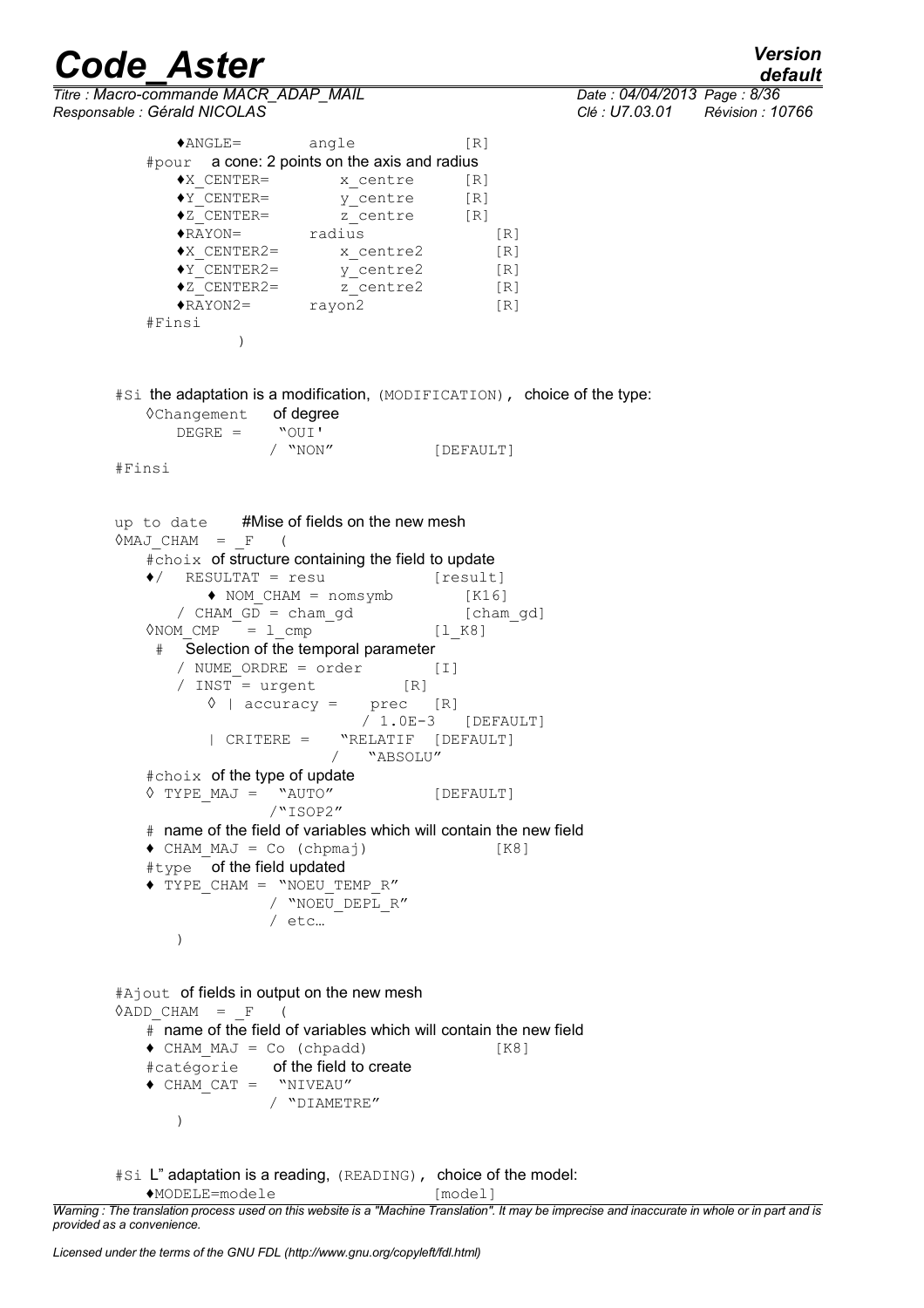*Titre : Macro-commande MACR\_ADAP\_MAIL Date : 04/04/2013 Page : 9/36 Responsable : Gérald NICOLAS Clé : U7.03.01 Révision : 10766*

#Finsi

| ◊NOMBRE                                                                                                                     | $=$ $\qquad$        | "OUI'<br>/ "NON"                      | [DEFAULT]            |           |                                                                             |
|-----------------------------------------------------------------------------------------------------------------------------|---------------------|---------------------------------------|----------------------|-----------|-----------------------------------------------------------------------------|
| $\Diamond$ QUALITE =                                                                                                        |                     | "OUI'<br>/ $"NON"$                    |                      | [DEFAULT] |                                                                             |
| $\Diamond$ DIAMETRE = "OUI'                                                                                                 |                     | / $"NON"$                             |                      | [DEFAULT] |                                                                             |
| $\Diamond$ CONNEXITE = "OUI'                                                                                                |                     | /"NON"                                | [DEFAULT]            |           |                                                                             |
| $\Diamond$ TAILLE =                                                                                                         |                     | "OUI'<br>/<br>"NON"                   | [DEFAULT]            |           |                                                                             |
| $\Diamond$ PROP_CALCUL = "OUI"                                                                                              |                     | / $"NON"$                             |                      | [DEFAULT] |                                                                             |
| $\Diamond$ INTERPENETRATION = "OUI'                                                                                         |                     |                                       | / "NON"              |           | [DEFAULT]                                                                   |
| $\Diamond \texttt{ELEMENTS}\_ \texttt{ACCEPTES} \quad = \quad \texttt{``HOMARD''} \qquad \texttt{[DEFAULT]}$<br>/ "IGNORER" |                     |                                       |                      |           |                                                                             |
| $\Diamond$ LANGUE =                                                                                                         |                     | /"FRENCH"<br>/"ANGLAIS"<br>/"ENGLISH" | "FRANCAIS" [DEFAULT] |           |                                                                             |
| $\Diamond$ VERSION_HOMARD = "V10 6"                                                                                         |                     | /"V10 N"                              | /"V10 N PERSO"       | [DEFAULT] |                                                                             |
| <b><i><u>OLOGICIEL</u></i></b> =logiciel                                                                                    |                     |                                       | [K]                  |           |                                                                             |
| $\Diamond$ UNITE = unite<br>#Finsi                                                                                          |                     |                                       |                      |           | #Si the version is the version of development, (V10_N, V10_N_PERSO):<br>[I] |
| 0INFO                                                                                                                       | 1<br>/2<br>/3<br>/4 |                                       |                      |           | [DEFAULT]                                                                   |
| $\mathcal{C}$                                                                                                               |                     |                                       |                      |           |                                                                             |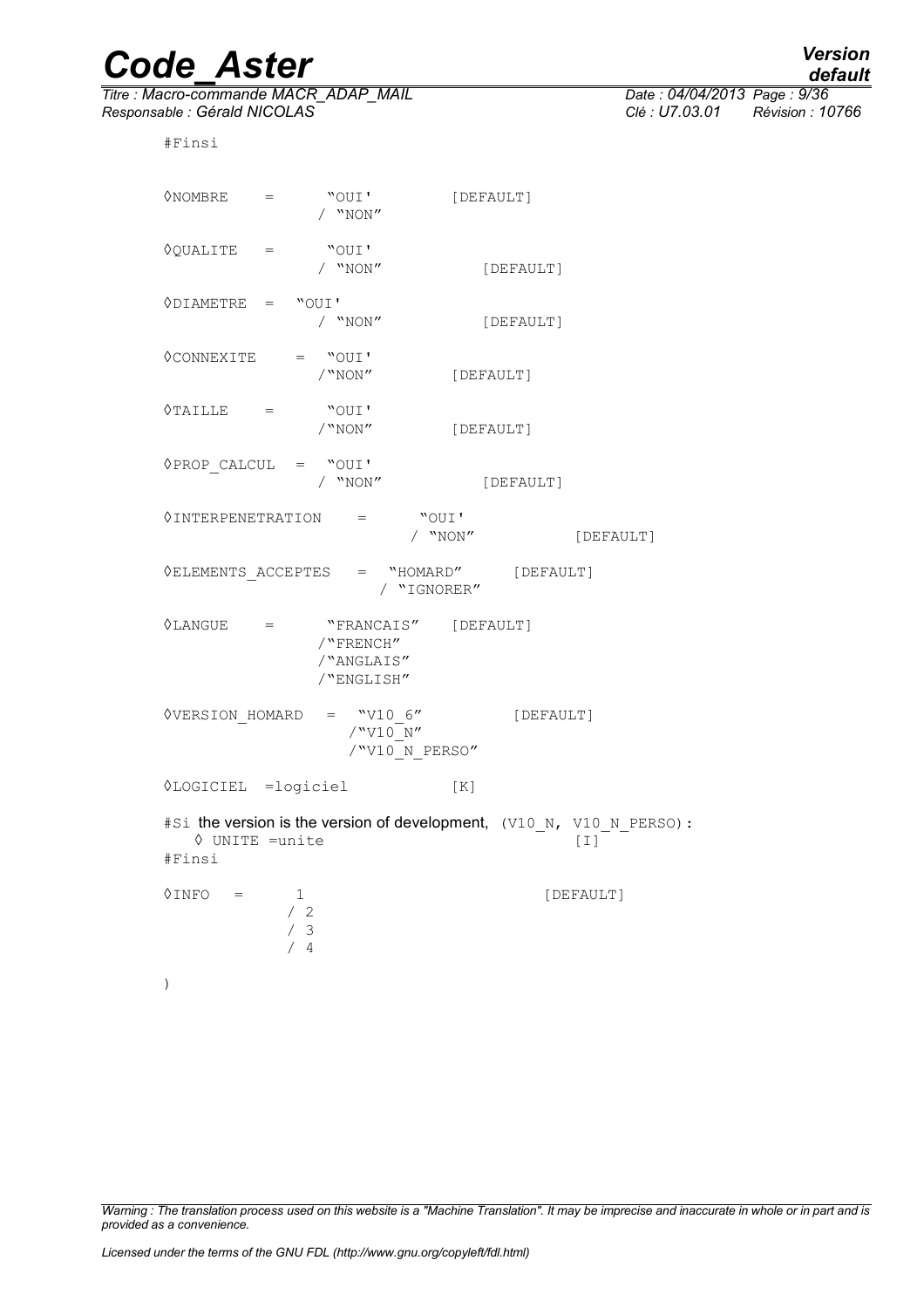*Titre : Macro-commande MACR\_ADAP\_MAIL Date : 04/04/2013 Page : 10/36 Responsable : Gérald NICOLAS Clé : U7.03.01 Révision : 10766*

*default*

# <span id="page-9-3"></span>**3 Description of a mesh adaptation**

# **3.1 general Outline of an adaptation**

<span id="page-9-2"></span>the general principle of a computation with mesh adaptation is the following:

- Phase 1: Reading of the initial mesh, MO
	- Définition of the materials
- Phase 2: definition of the model, of the loadings on this mesh MO
	- computation producing result a RESU0
	- possible computation of a field controlling refinement, CHAMP0

This initial phase is the standard phase of any computation

Phase 3: Adaptation of the M0 mesh. One recovers a new mesh, M1

- Phase 4: definition of the model, the loadings on the mesh M1,
	- computation producing result a RESU1,
	- possible computation of a field controlling refinement, CHAMP1.

Phase 4 is similar to phase 2. The only thing which changed is the mesh. So all the concepts while depending must be begun again. Today, there is no possibility neither of re-using the old concepts, nor to destroy them automatically.

Then, one can continue, as many times as one wants, the tandem phase 3/phase 4. That is done either by duplicating the instructions, or by writing a loop python.

See the reference [bib1] for a general presentation of the mesh adaptation and HOMARD, accompanied by examples.

# **3.2 Operation of the macro-command**

<span id="page-9-1"></span>phase 3 carries out the adaptation of the mesh. It is activated by macro-command MACR\_ADAP\_MAIL, is described in this document. It has as an essential argument the name of the concept of the current mesh and the name which one will give to the concept of the future mesh. The other compulsory data is the type of adaptation which one wishes: refinement or free coarsening, i.e. according to the values which takes a field on meshes mesh, or of a geometrical zone, or refinement or uniform coarsening, i.e. all meshes are treated same way.

The other data depend then on the options selected.

In complement with the adaptation, HOMARD can provide on request of the assessments on the quality or the diameter of meshes of the mesh, the connexity of the field of computation, the sizes characteristic, the overstrained elements or a control of the NON-interpenetration of meshes. This information is obtained by the activation of the associated key words. One will look with profit the command MACR\_INFO\_MAIL [U7.03.02] which makes it possible to obtain all this information, independently of any computation.

# **3.3 Some comments**

<span id="page-9-0"></span>The mesh adapted contains the same groups as the mesh as starter, with the following rule: a group defines the same locus in the two meshes.

•To use a nodes group amounts defining specific places. The group in the adapted mesh will be the list of the same nodes, neither more, nor less, to represent the same points; only their numbers will have possibly changed.

•To use a group of segments amounts defining lines. The group in the adapted mesh will be the list of the segments which represent the same lines. According to the mode of adaptation, these segments will be either the same ones, except for the number, or the halves of the initial segments.

*Warning : The translation process used on this website is a "Machine Translation". It may be imprecise and inaccurate in whole or in part and is provided as a convenience.*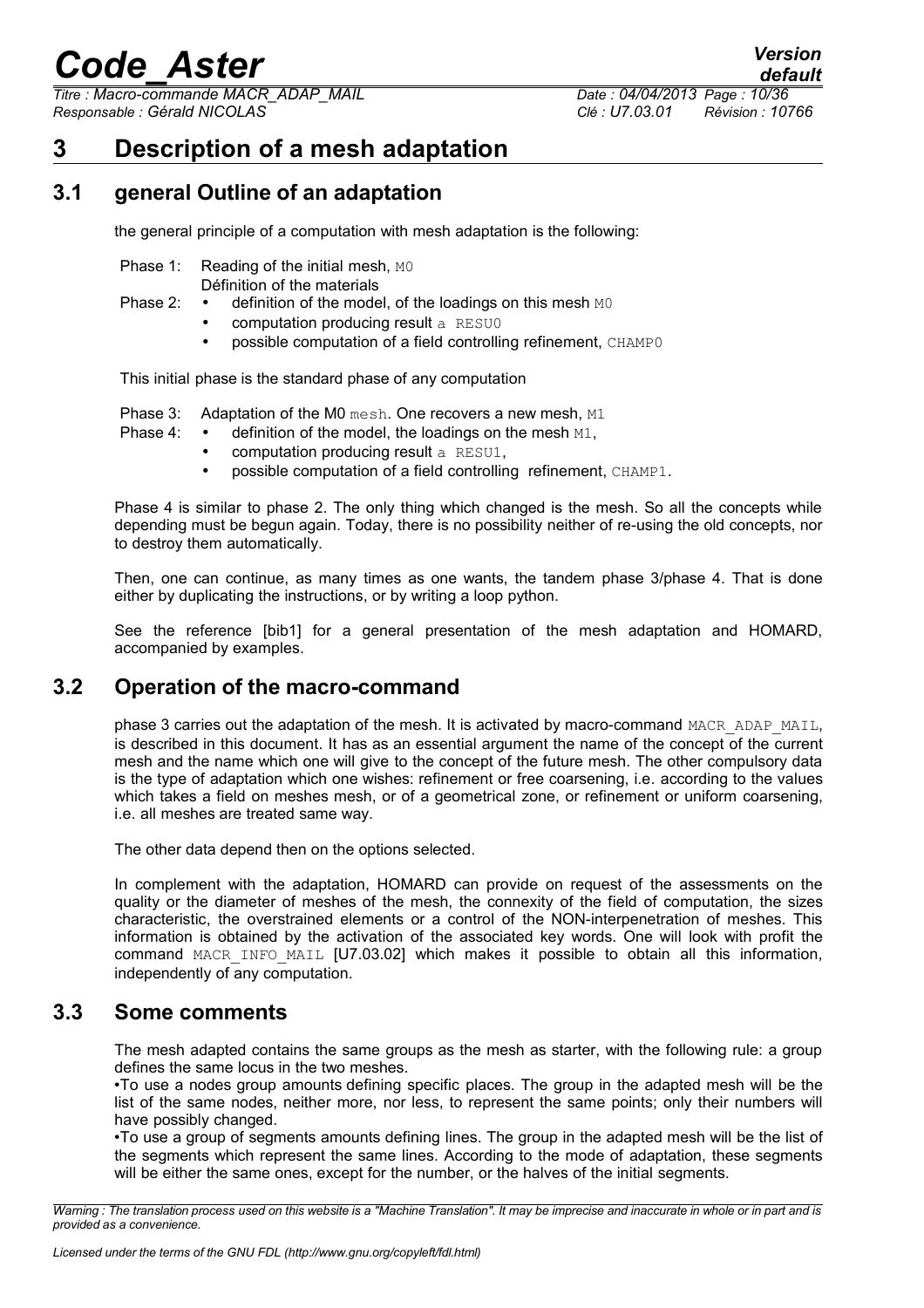*Titre : Macro-commande MACR\_ADAP\_MAIL Date : 04/04/2013 Page : 11/36 Responsable : Gérald NICOLAS Clé : U7.03.01 Révision : 10766*

*default*

•To use a group of triangles and/or quadrangles amounts defining surfaces. The group in the adapted mesh will be the list of the triangles and/or quadrangles which represent same surfaces. According to the mode of adaptation, these meshes will be either the same ones, except for the number, or the fractions of meshes 2D initial.

•In the same way, to use a mesh group 3D amounts defining volumes. The group in the adapted mesh will be the list of meshes 3D which represents same volumes. According to the mode of adaptation, these meshes will be either the same ones, except for the number, or the fractions of meshes 3D initial.

The consequence is the following one. The loadings of mechanical computation or thermal must exclusively be defined by groups of coherent dimension with the phenomenon which one wants to model.

Any other operation will lead to an error in computation on the adapted mesh. To use the meshes definite ones by their number is impossible because classification will change. To use nodes groups or of meshes of the bad dimension will not describe the place completely.

For a more detailed and illustrated explanation, to look at:

http://www.code-aster.org/outils/homard/usage/regles.fr.htm#CL

When one wants to adapt several times of continuation a mesh, it is fundamental to respect the character string of the meshes strictly. With the first iteration, the mesh of entry of MACR\_ADAP\_MAIL is the initial mesh of the case which one treats. Then, the mesh of entry of a MACR ADAP MAIL must be the mesh of output of the preceding MACR\_ADAP\_MAIL. Caution: it is not enough to give a mesh which is formally the same one, following a copy for example. It is imperative to provide the same concept. If one does not proceed thus, one will lose the history of refinement of meshes and it will be impossible later on of déraffiner. More serious, HOMARD not being informed more of additional cuttings which were introduced to ensure conformity, one will be led to cut out meshes by strongly degrading their quality. If this bad setting in data appears, an alarm is emitted.

The mesh adaptation is possible in POURSUITE mode. The data necessary to the recovery are automatically filed then read again in the directory of conservation of the base necessary to *Code\_Aster*. To use HOMARD in poursuite is thus done in the same way that to use *Code\_Aster* in poursuite.

In a general way, the essential printings provided by HOMARD are inserted in the file "mess" into the wire of the execution. In the event of error or in mode of information 3 or 4, more detailed printings take place.

*Warning : The translation process used on this website is a "Machine Translation". It may be imprecise and inaccurate in whole or in part and is provided as a convenience.*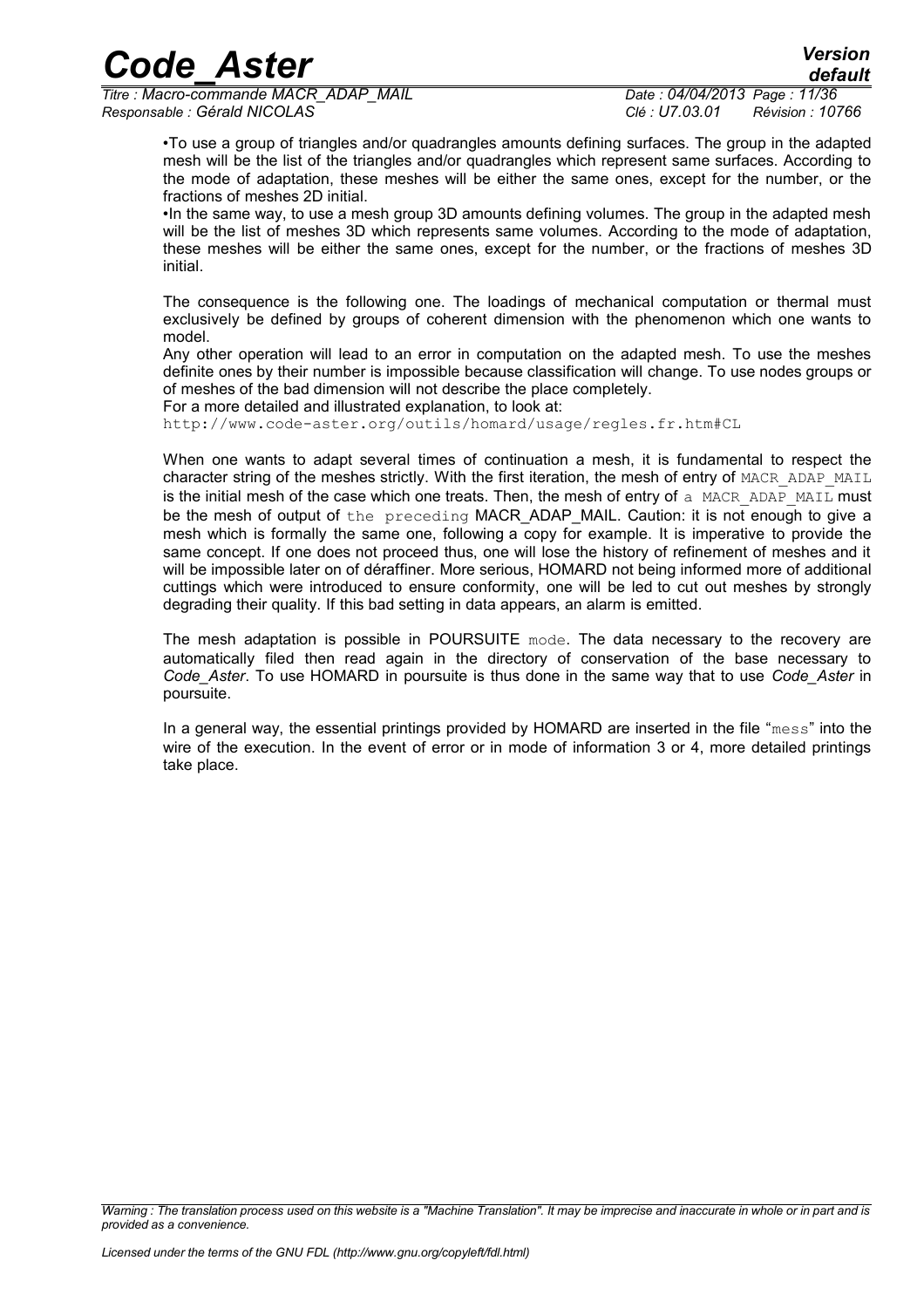*Titre : Macro-commande MACR\_ADAP\_MAIL Date : 04/04/2013 Page : 12/36 Responsable : Gérald NICOLAS Clé : U7.03.01 Révision : 10766*

*default*

# <span id="page-11-2"></span>**4 Operands**

# **4.1 Operand ADAPTATION**

<span id="page-11-1"></span>

| $\blacklozenge$ ADAPTATION |  | "RAFF DERA"              |
|----------------------------|--|--------------------------|
|                            |  | "RAFFINEMENT"            |
|                            |  | "DERAFFINEMENT"          |
|                            |  | "RAFF DERA ZONE"         |
|                            |  | "RAFFINEMENT UNIFORME"   |
|                            |  | "DERAFFINEMENT UNIFORME" |
|                            |  | "RIEN"                   |
|                            |  | "MODIFICATION"           |
|                            |  | "READING"                |

This operand make it possible to define the type of adaptation wished.

Initially, one finds the modes of adaptations which are controlled by a field. In other words, the decision of (die) refining a mesh is caught according to the value of a computed field before on this mesh. The choice can be done between three alternatives:

•"RAFF DERA": the mesh is refined and déraffiné according to the field. It is the option recommended.

•"RAFFINEMENT": only the function of refinement is activated. No mesh will be déraffinée.

•"DERAFFINEMENT" : it is the reverse; only the function of coarsening is activated. No mesh will be refined.

In second place, one can decide to adapt the mesh in geometrical zones defined by boxes. All meshes whose at least two nodes are present in one of these boxes will be retained. That makes it possible to make refinements or coarsenings *a priori*, without to have done calculation.

•"RAFF\_DERA\_ZONE": meshes of each definite box are refined or déraffinées.

Lastly, one can activate a uniform adaptation of a mesh. In other words, all meshes of the mesh are treated same way. The choice can be done between three alternatives:

•"RAFFINEMENT\_UNIFORME": all meshes are refined,

•"DERAFFINEMENT\_UNIFORME" : all meshes are déraffinées,

•"RIEN" : all meshes are preserved; the mesh is the same one at the exit as at the entry.

#### **Note:**

*When an option of coarsening is applied, one does nothing but reconsider behind former refinements. It is necessary to understand this option like die-refinement. In particular, one will be able to never obtain a mesh coarser than the initial mesh.*

*The options of refinement or coarsening can apply only to part of the mesh. That is obtained by the option of filtering GROUP\_MA or GROUP\_NO.*

Two complementary options exist :

The first allows the modification of mesh, to change the degree of mesh:

•"MODIFICATION" : the mesh is modified overall.

The second makes it possible to read fields with Gauss points which were updated on the new one mesh:

•"READING" : the fields with Gauss points are read.

# **4.2 Operand MAILLAGE\_N**

<span id="page-11-0"></span>♦MAILLAGE\_N=man

The mesh of type [mesh] to adapting or modifying. Attention, the adaptation can relate only to the meshes following ones: meshes-points, segments, triangles, quadrangles, tetrahedrons, hexahedrons or pentahedrons. If one meshes provides a mesh comprising of others, for example pyramids, two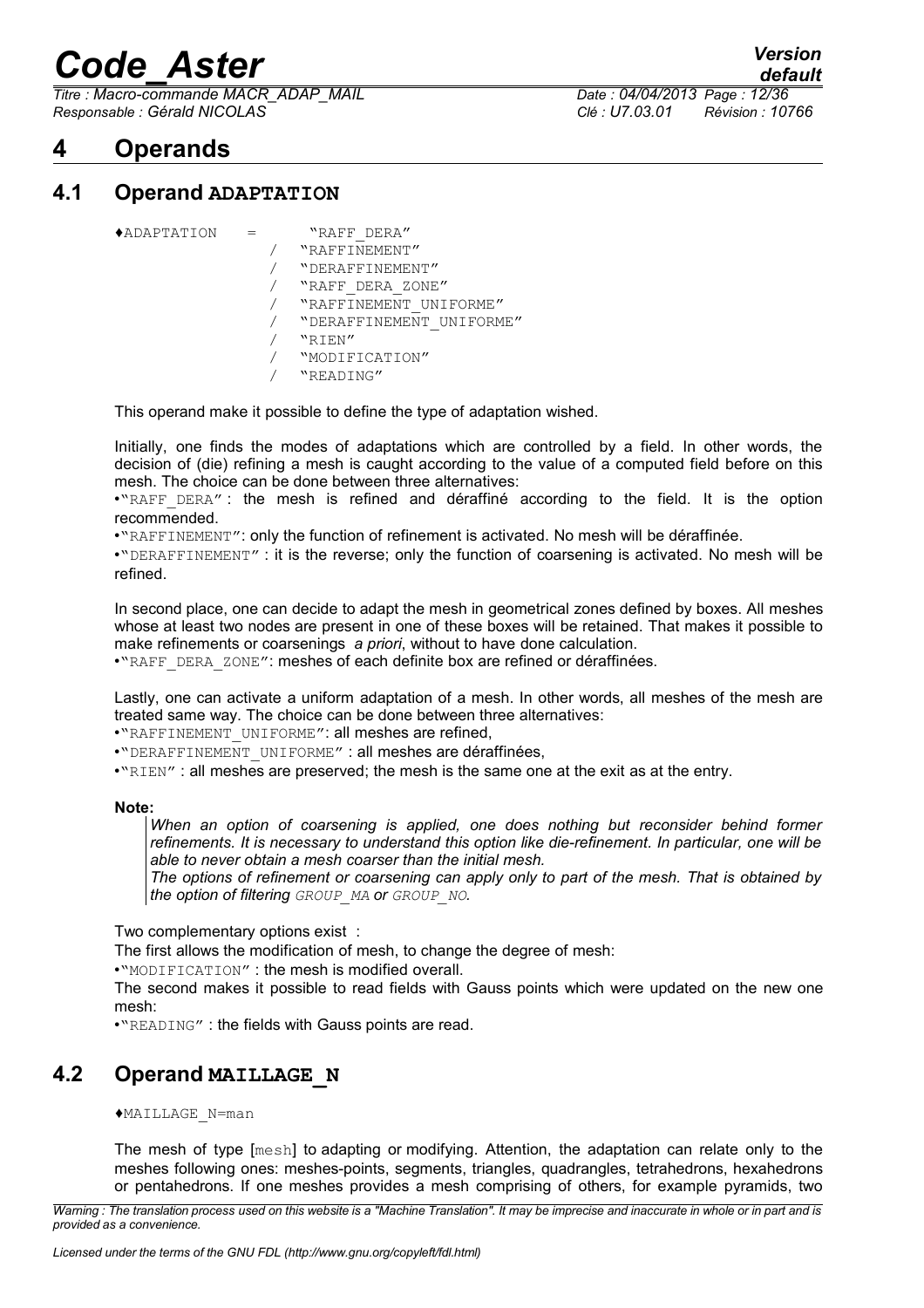*Code\_Aster Version Titre : Macro-commande MACR\_ADAP\_MAIL Date : 04/04/2013 Page : 13/36 Responsable : Gérald NICOLAS Clé : U7.03.01 Révision : 10766*

*default*

cases are possible: either a stop in error, or an adaptation on the authorized zone and a restitution with identical moreover mesh. The choice between these two operating modes is made by the key word ELEMENTS\_NON\_HOMARD.

The mesh is in degree 1 or 2, but it is not possible to mix both.

In all the cases, the presence of meshes enriched the HEXA27 is prohibited.

When the choice was made to read fields with Gauss points, one gives here the mesh on which they are.

# **4.3 Operand MAILLAGE\_NP1**

<span id="page-12-3"></span>◊MAILLAGE\_NP1=co (manp1)

the name of the concept of the type [mesh] which will contain the mesh resulting from the adaptation. This name must respect the usual stresses of the names of concept (8 characters to the maximum) and not to be already used.

# **4.4 Operand MAILLAGE\_NP1\_ANNEXE**

<span id="page-12-2"></span>♦MAILLAGE\_NP1\_ANNEXE=co (manp1ann)

This operand makes it possible to produce a mesh similar to the mesh obtained by operand MAILLAGE NP1, but from different degree. It is useful into thermomechanical where thermal computation takes place on the mesh in degree 1 and the mechanics on the same mesh but in degree 2. This name must respect the usual stresses of the names of concept (8 characters to the maximum) and not to be already used.

# **4.5 Choice of the field of control of the adaptation**

<span id="page-12-1"></span>In the case of a free adaptation, the control of meshes to refine or déraffiner is carried out by a field. This field is contained either in a structure of result, or in a field of variables. This field can be a field of error indicator to the numerical meaning of term  $(QIRE$  ELEM for example) but it is not compulsory; any field can be used. One can for example control the adaptation by the field of the stresses or by a field builds purposely like a distance or a criterion from damage. It is enough that this field is defined by its name as described in the documents [U4.81.01], [U4.81.02] or [U4.81.03].

If the field is a field at nodes, the decision of refinement/coarsening will be made on each edge according to the values of the field on its nodes. If the field is a constant field by element, it is this value which will control refinement/coarsening of the mesh. If the field is a field at nodes by element or with Gauss points, the algorithm will be based on the maximum value in the mesh to decide refinement/coarsening.

### **4.5.1 Operand RESULTAT\_N**

#### <span id="page-12-0"></span>/◊RESULTAT\_N=resun

This operand makes it possible to indicate the concept of the type [result] which contains the field to be used for free adaptation.

#### **4.5.1.1 Operand NOM\_CHAM**

◊NOM\_CHAM=nomsymb

One specifies here which is the field which is used to control the adaptation.

#### **Caution:**

*The field must be present as a result; if it is absent, it is not calculated of office.*

*Warning : The translation process used on this website is a "Machine Translation". It may be imprecise and inaccurate in whole or in part and is provided as a convenience.*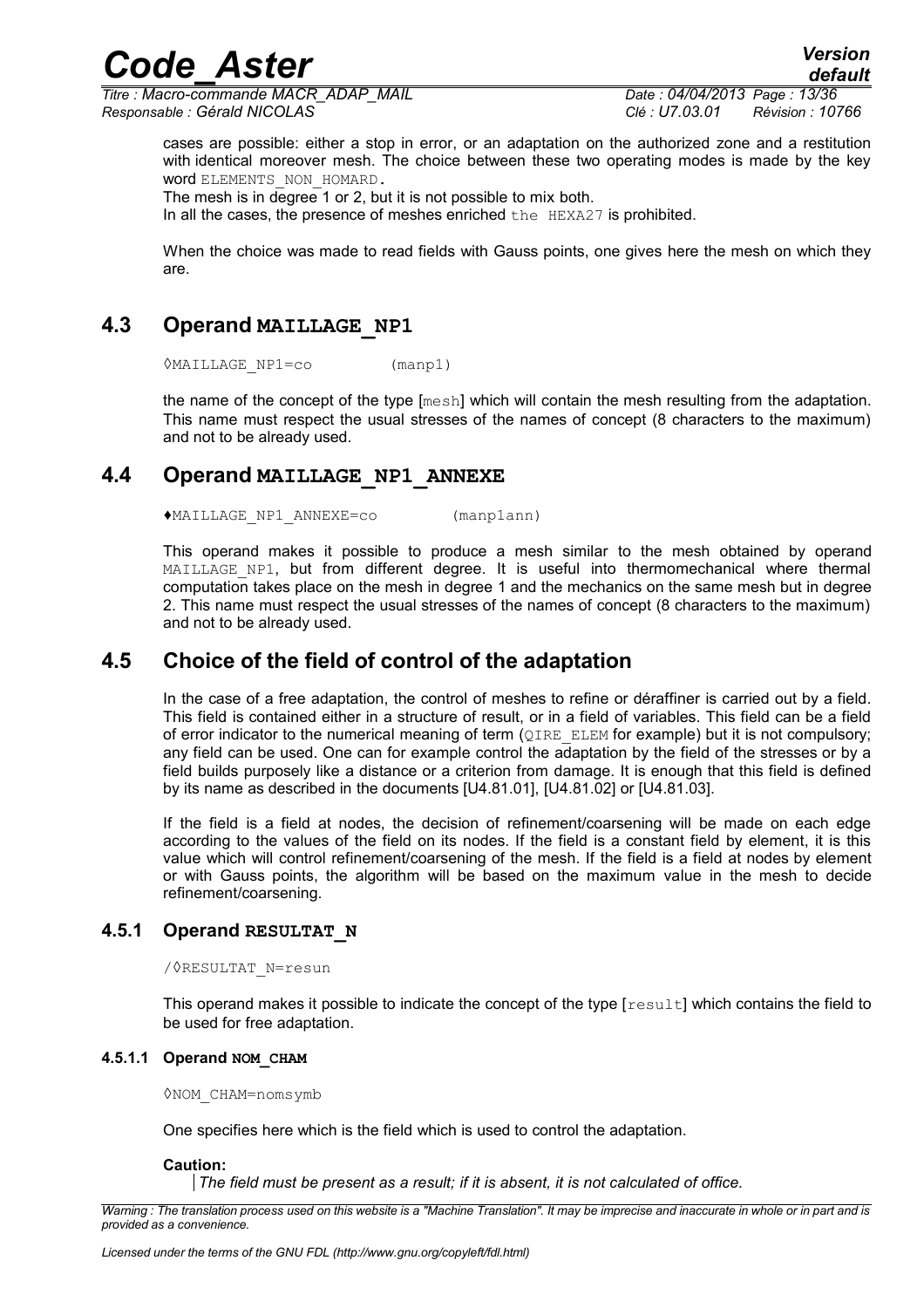*Titre : Macro-commande MACR\_ADAP\_MAIL Date : 04/04/2013 Page : 14/36 Responsable : Gérald NICOLAS Clé : U7.03.01 Révision : 10766*

# **4.5.2 Operand CHAM\_GD**

<span id="page-13-4"></span>/ ◊ CHAM\_GD=cham\_gd\_i

This operand makes it possible to indicate the concept of the type  $[\text{cham gd}]$  which contains the field to be used to control the free adaptation.

# **4.5.3 Operand NOM\_CMP**

<span id="page-13-3"></span>◊NOM\_CMP=l\_cmp

Name of the component of the field which must be used to control the mesh adaptation. If several components are wished, to give the list here.

If no component is here defined, the command will take all those which exist in the transmitted field.

<span id="page-13-2"></span>The type of taking into account of or of the components is controlled by USAGE CMP.

# **4.5.4 Selection of the temporal parameter of the field**

If the structure of result contains the field necessary only for one sequence number, nothing is to be specified. In fact the values of the field to this sequence number will be used. If not, it is necessary to specify about which number it is. That is done by the designation of a sequence number or a value of time. To refer to the document [U4.71.00] for the details on these key words.

# **4.5.5 Operand USAGE\_CMP**

<span id="page-13-1"></span>

| $VSSAGE$ CMP=/ | "NORME L2"      | [DEFAULT] |
|----------------|-----------------|-----------|
|                | "NORME INFINIE" |           |
|                | "ABSOLU"        |           |
|                | "RELATIF"       |           |

One specifies here how to treat the various components of the field controlling the adaptation. One leaves the principle which refinement carries on the great examined values and, symmetrically, the coarsening relates to the small values. By default, one will filter refinement and the coarsening by examining the norm L2 of the components field on meshes (or the nodes), i.e. the square root of the sum of the squares of the values of the components (norm known as Euclidean).

If several components were retained, one can choose between two types of norm: either the norm L2, choice by default, or the infinite norm, i.e. largest of the absolute values of the components.

If only one component is retained to control the adaptation, choices NORME L2, NORME INFINIE and ABSOLU are equivalent: the absolute value of the field will be examined. An alternative is possible: to use RELATIF makes it possible to control the adaptation with the gross amounts of the field. In this case, for a field whose values are negative, bearing refinement on the maximum values, in fact the zones where the value is close to 0 will be refined; symmetrically, the coarsening will relate to the zones where the value is very large negatively.

# **4.5.6 Operand USAGE\_CHAMP**

<span id="page-13-0"></span>◊USAGE\_CHAMP = "MESH" [DEFAULT] /"SAUT"

By default, the control of the adaptation is done by the sort of the values of the transmitted field, mesh by mesh or node by node.

With the alternative SAUT, HOMARD one will sort on the jump of the field enters meshes, according to the following process. For each mesh, HOMARD starts by calculating the maximum of absolute deviation between the value of the field on the current mesh and its value on each of meshes close.

*Warning : The translation process used on this website is a "Machine Translation". It may be imprecise and inaccurate in whole or in part and is provided as a convenience.*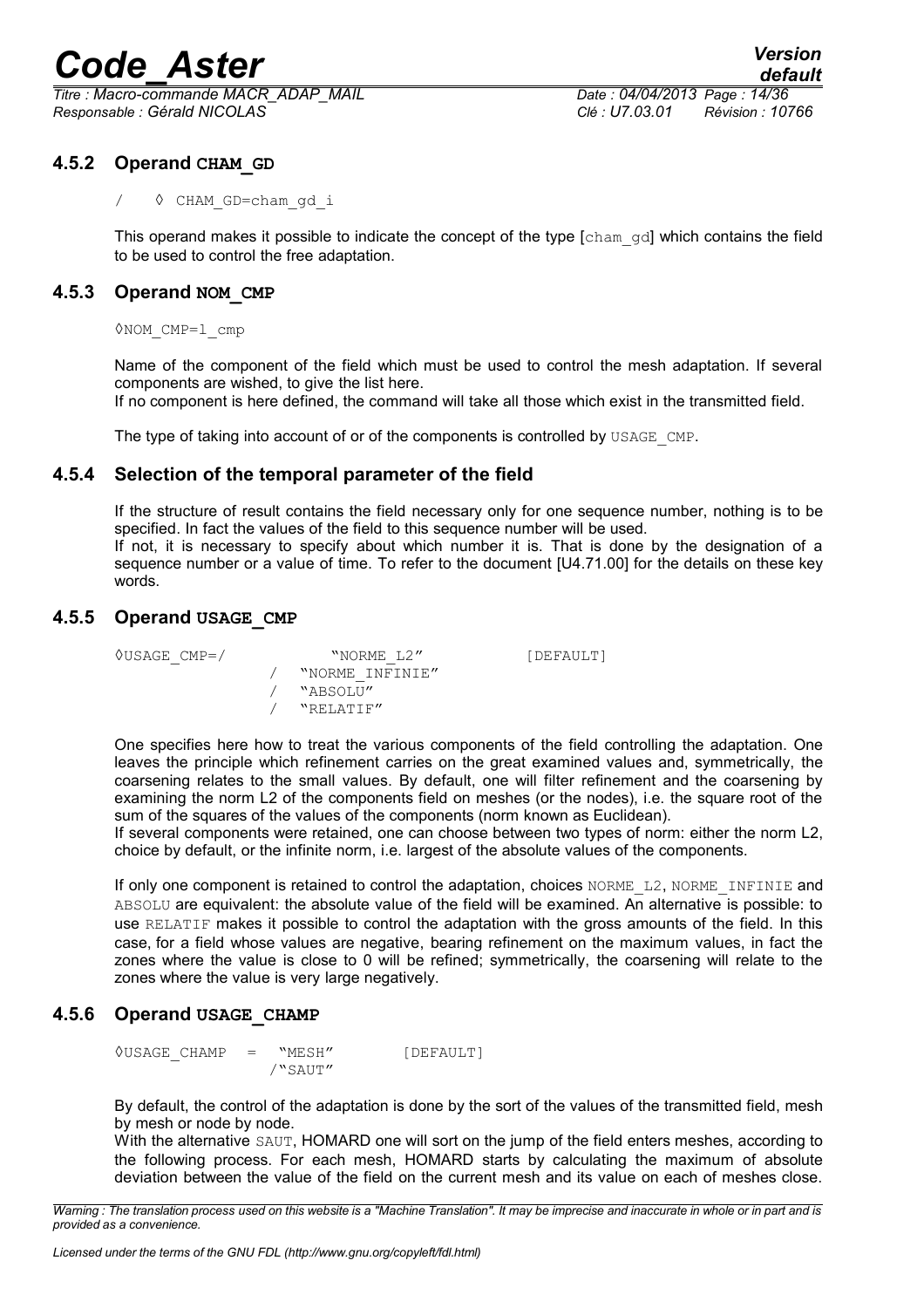*Titre : Macro-commande MACR\_ADAP\_MAIL Date : 04/04/2013 Page : 15/36 Responsable : Gérald NICOLAS Clé : U7.03.01 Révision : 10766*

This maximum is allotted to the current mesh. Then, one sorts meshes on these maximum departures according to the usual criteria.

In 2D, the examined neighbors are the triangles/quadrangles which divide an edge with the mesh in progress.

In 3D, they are the meshes voluminal ones which divides a triangular or quadrangular face with the current mesh.

If the field is defined by node, the neighbors are the nodes which divide an edge with the current node.

**Note:**

*This option makes it possible to easily adapt the mesh by setting like purpose a regular variation of a field of a mesh to the other. Thus, to choose the type SAUT and field SIEF\_ELGA makes it possible to obtain a mesh where the strong variations of stresses of a mesh to its neighbor will attenuate.*

# **4.5.7 Operand ADAP\_INIT**

<span id="page-14-2"></span><sup>O</sup>ADAP\_INIT=/ "TO KEEP" [DEFAULT] / "TO REFINE" / "DERAFFINER"

When the field controlling the adaptation is defined on all the mesh, this option is without effect.

In the contrary case, it makes it possible to specify how the areas are treated where this field is not defined.

With the alternative TO KEEP, meshes areas where the indicator is not defined *are kept* a priori such as they are. It is the option by default.

With alternative RAFFIN ER , meshes of the areas where the indicator is not defined are *a priori* R closely connected ées.

With alternative D ERAFFIN ER , meshes of the areas where the indicator is not defined *are reactivated* a priori.

Obviously, that is only one initialization and these decisions can evolve to ensure the conformity of the mesh, taking into account as of decisions brought to meshes close.

**Note:**

*This option is particularly useful when one uses an indicator built from a field. For example, one uses the damage calculated in a given area whereas elsewhere, it is not defined. One will be able to choose not to touch with the others meshes or to try of the déraffiner.*

*For example: in computations of excavation, meshes are withdrawn from the model to simulate the digging; C be meshs do not carry more value of indicator. If nothing is done, they remain in the mesh. If one chooses alternative ERAFFIN ER D , they will be déraffinées as the progression of the excavation.* 

# **4.6 Free CRIT\_RAFF\_xxxx**

<span id="page-14-1"></span>operand In the case of adaptation implying of the refinement of mesh, it is necessary to define a high criterion of refinement. All meshes for which the field is higher than this criterion will be refined. It is important to look at a posteriori the pace of the distribution of the field. That is possible thanks to the printings carried out by HOMARD in the file mess. One will find there in particular a table presenting this distribution in the form of histogram; to see chapter [5](#page-31-0) for an example with accompanying notes.

For the choice of the criterion, four alternatives are possible:

# **4.6.1 Operand CRIT\_RAFF\_PE**

<span id="page-14-0"></span>◊/ CRIT\_RAFF\_PE =crp

*Warning : The translation process used on this website is a "Machine Translation". It may be imprecise and inaccurate in whole or in part and is provided as a convenience.*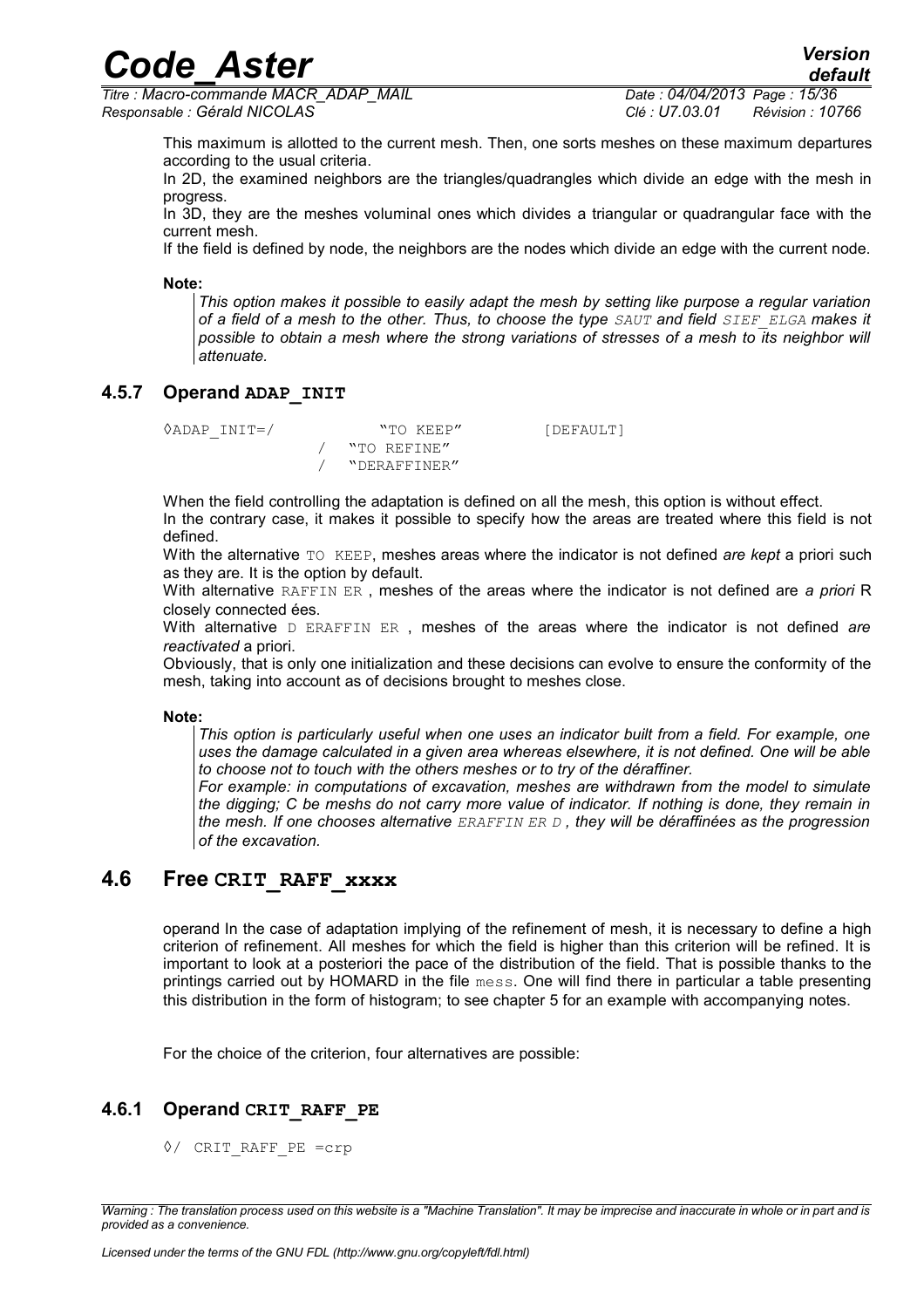*Titre : Macro-commande MACR\_ADAP\_MAIL Date : 04/04/2013 Page : 16/36 Responsable : Gérald NICOLAS Clé : U7.03.01 Révision : 10766*

*default*

the criterion is defined by a proportion of meshes to refine. It is a real number ranging between 0 and 1. The process is the following: •computation amongst meshes N corresponding to the proportion defined by  $\text{crp}$  is N =  $\text{crp}$  X nombre total of meshes •refinement of N meshes with the strongest value of the field.

# **4.6.2 Operand CRIT\_RAFF\_ABS**

<span id="page-15-6"></span>/CRIT\_RAFF\_ABS will =cra

the criterion is defined by an absolute value of the field. All meshes with a value higher than this value will be refined.

## **4.6.3 Operand CRIT\_RAFF\_REL**

<span id="page-15-5"></span>/CRIT\_RAFF\_REL =crr

the criterion is defined by a relative value of the field. It is a number ranging between 0 and 1. The process is the following:

•computation of the minimal and maximum values of the indicator,

•computation of the value corresponding to the necessary proportion:  $v=$  vmin + crr (vmaxvmin),

•refinement of all meshes where the field is higher than this value.

# **4.6.4 Operand CRIT\_RAFF\_ ms**

#### <span id="page-15-4"></span>◊/ CRIT\_RAFF\_MS =crms

the criterion is defined by an absolute value of the field, calculated according to the average and of the standard deviation of this field. All meshes with a value higher than this value will be refined. The criterion is worth: average  $+$  n\*sigma, where  $N$  is the provided coefficient, strictly positive.

# **4.7 Free CRIT\_DERA\_xxxx**

<span id="page-15-3"></span>operand In the case of adaptation implying of the coarsening, it is necessary to define a low criterion of coarsening. All meshes where the field is lower than this criterion will be déraffinées. Three alternatives are possible.

# **4.7.1 Operand CRIT\_DERA\_PE**

<span id="page-15-2"></span>◊/ CRIT\_DERA\_PE =cdp

the criterion is defined by a proportion of meshes in déraffiner. It is a number ranging between 0 and 1. The process is the following:

•computation amongst meshes N corresponding to the proportion defined by  $\text{cdp}$  is N =  $\text{cdp} X$ •coarsening of N meshes with the low value of field.

# **4.7.2 Operand CRIT\_DERA\_ABS**

<span id="page-15-1"></span>/CRIT\_DERA\_ABS =cda

the criterion is defined by an absolute value of the field. All meshes with a value of field lower than this value will be déraffinées.

# **4.7.3 Operand CRIT\_DERA\_REL**

<span id="page-15-0"></span>/CRIT\_DERA\_REL = cdr

*Warning : The translation process used on this website is a "Machine Translation". It may be imprecise and inaccurate in whole or in part and is provided as a convenience.*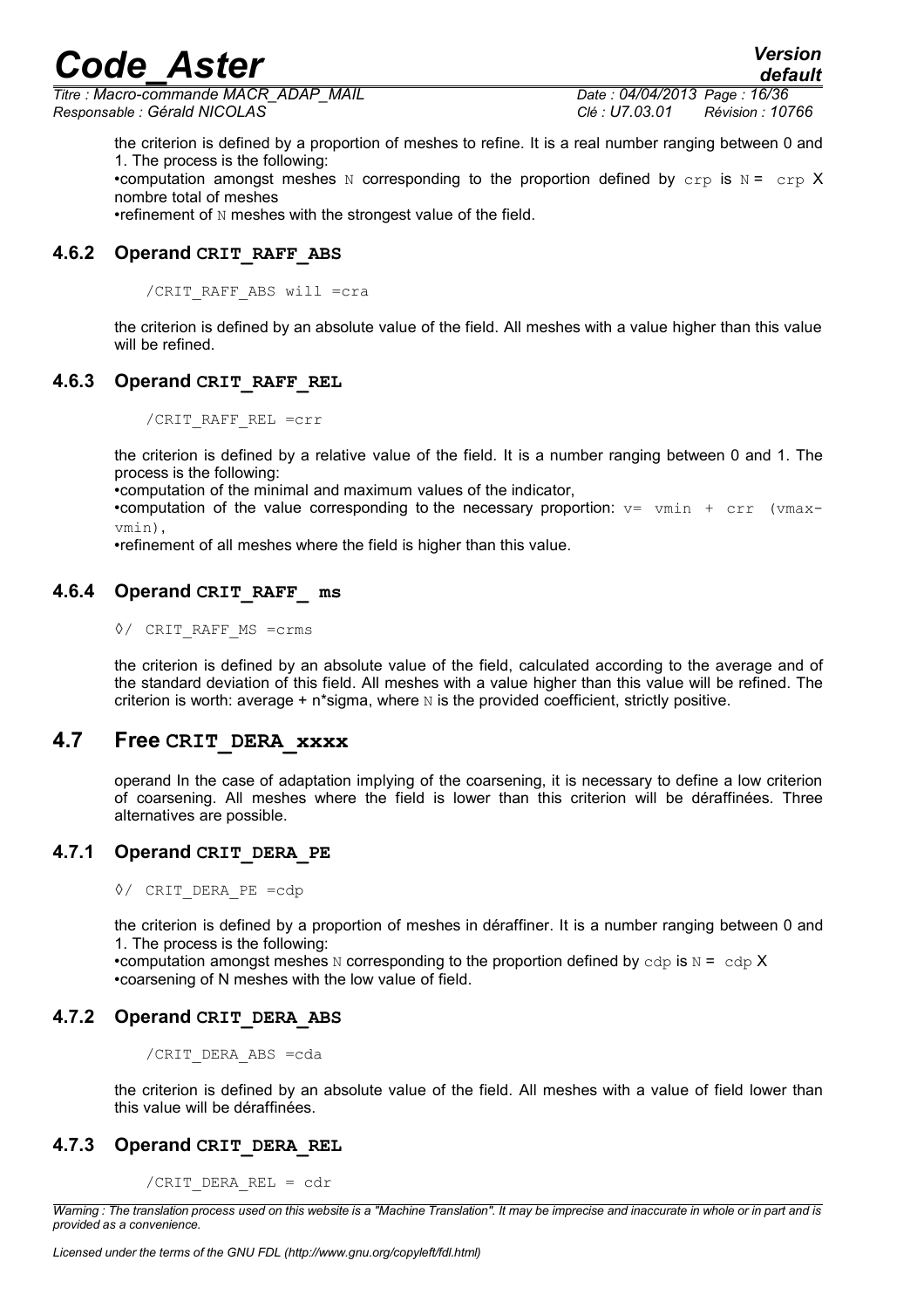*Titre : Macro-commande MACR\_ADAP\_MAIL Date : 04/04/2013 Page : 17/36 Responsable : Gérald NICOLAS Clé : U7.03.01 Révision : 10766*

the criterion is defined by a relative value of the field. It is a number ranging between 0 and 1. The process is the following:

•computation of the minimal and maximum values of the indicator,

•computation of the error value *v* corresponding to the proportion  $cdr$  such as:  $v = vmin + cdr$  $(vmax-vmin)$ 

<span id="page-16-4"></span>•coarsening of all meshes where the field is lower than this value.

# **4.7.4 Operand CRIT\_DERA\_MS**

#### ◊/ CRIT\_DERA\_MS =cdms

the criterion is defined by an absolute value of the field, calculated according to the average and of the standard deviation of this field. All meshes with a value lower than this value will be déraffinées. The criterion is worth: average -  $n$ \*sigma, where  $N$  is the provided coefficient, strictly positive.

# **4.8 Key word ZONE**

<span id="page-16-3"></span> $\triangle$ ZONE = F (

In the case of a request for adaptation per zone, it is necessary to define at least a zone. This key word is to be employed as many times as one wants to define zones of adaptation. The principle is the following: one defines a zone by coordinates then each mesh of which at least one of the edges is in this zone will be selected.

One has the choice between several types of zones.

#### **Caution:**

*For a computation which would be 2D, the types of zone are in fact of the rectangles or the circles. But as the notion of mesh strictly 2D is unknown in Code\_Aster at the time of the creation of the commands, one will suppose that 3rd coordinate Z is null.*

## **4.8.1 Type of zone**

```
♦TYPE=/ "RECTANGLE"
```

```
/ "LIMPS"
/ "DISQUE"
   / "SPHERE"
   / "CYLINDRE"
   / "DISQUE_PERCE"
   / "PIPE"
```
<span id="page-16-1"></span>This operand makes it possible to define the type of zone wished.

### **4.8.2 Use of zone**

```
♦USAGE=/ "RAFFINEMENT" [DEFAULT]
      / "DERAFFINEMENT"
```
This operand makes it possible to define the use allotted to the zone. With choice "RAFFINEMENT", all the edges whose two ends belong to the zone will be cut. With choice "DERAFFINEMENT", all meshes previously cut out and of which all the tops belong to the zone will be reactivated.

# <span id="page-16-0"></span>**4.8.3 Cases of the rectangle**

### **4.8.3.1 Operands X\_MINI, X\_MAXI, Y\_MINI, Y\_MAXI**

- ♦X\_MINI=x\_mini
- ♦X\_MAXI=x\_maxi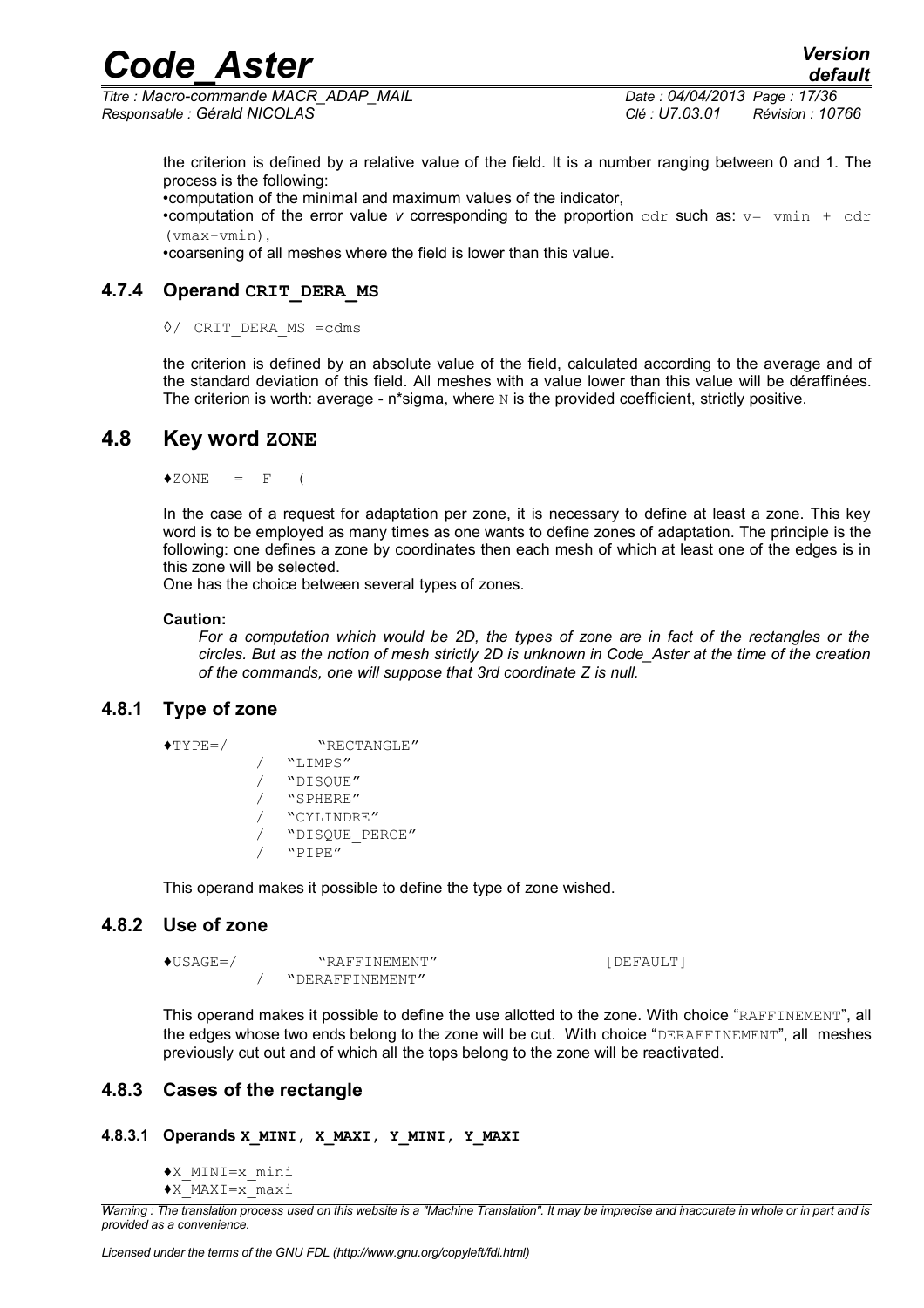*Titre : Macro-commande MACR\_ADAP\_MAIL Date : 04/04/2013 Page : 18/36 Responsable : Gérald NICOLAS Clé : U7.03.01 Révision : 10766*

*default*

♦Y\_MINI=y\_mini  $\sqrt{Y}$ MAXI=y maxi

<span id="page-17-3"></span>They are the extreme values of the coordinates of the rectangle including meshes to refine.

# **4.8.4 Cases of the parallelepipedic box**

# **4.8.4.1 Operands X\_MINI, X\_MAXI, Y\_MINI, Y\_MAXI, Z\_MINI, Z\_MAXI**

♦X\_MINI=x\_mini ♦X\_MAXI=x\_maxi  $\sqrt{Y}$ MINI=y mini ♦Y\_MAXI=y\_maxi ♦Z\_MINI=z\_mini ♦Z\_MAXI=z\_maxi

<span id="page-17-2"></span>They are the extreme values of the coordinates of the box including meshes to refine.

# **4.8.5 Cases of the disc**

### **4.8.5.1 Operands X\_CENTRE, Y\_CENTRE**

♦X\_CENTER=x\_center

♦Y\_CENTER=y\_center

They are the coordinates of the center of the disc.

#### **4.8.5.2 Operand RADIUS**

♦RAYON=rayon

<span id="page-17-1"></span>It is the radius of the disc.

### **4.8.6 Cases of the sphere**

#### **4.8.6.1 Operands X\_CENTRE, Y\_CENTRE, Z\_CENTRE**

- ♦X\_CENTER=x\_center
- ♦Y\_CENTER=y\_center
- ♦Z\_CENTER=z\_center

They are the coordinates of the center of the sphere.

# **4.8.6.2 Operand RADIUS**

♦RAYON=rayon

<span id="page-17-0"></span>It is the radius of the sphere.

### **4.8.7 Case of the cylinder**

the cylinder is defined by an axis and a radius. It is limited by two planes perpendicular to the axis. The foreground is positioned by a point on the axis. The second plane is distant first a height, in the meaning of the definite axial vector.

## **4.8.7.1 Operands X\_AXE, Y\_AXE, Z\_AXE**

*Warning : The translation process used on this website is a "Machine Translation". It may be imprecise and inaccurate in whole or in part and is provided as a convenience.*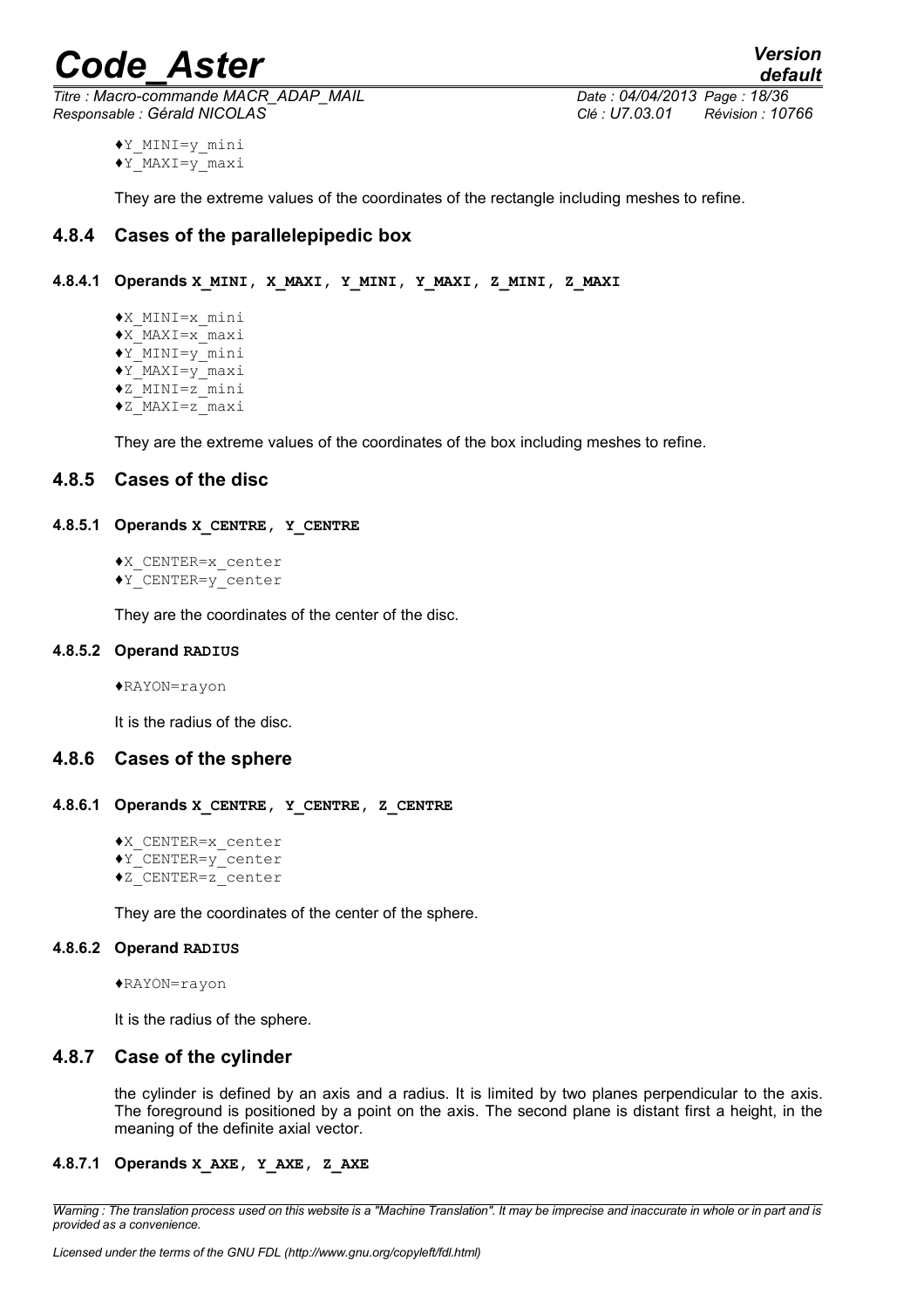*Code\_Aster Version Titre : Macro-commande MACR\_ADAP\_MAIL Date : 04/04/2013 Page : 19/36*

*Responsable : Gérald NICOLAS Clé : U7.03.01 Révision : 10766*

- ♦X\_AXE=x\_axe
- $\sqrt{Y}$  AXE=y axe
- $\bullet$ z $A$ XE=z $\overline{a}$  axe

They are the coordinates of the directing vector of the axis of the cylinder. The directional sense does not have importance. The vector is not necessarily normalized.

### **4.8.7.2 Operands X\_BASE, Y\_BASE, Z\_BASE**

- ♦X\_BASE=x\_base
- $\sqrt{Y}$ BASE=y\_base
- ♦Z\_BASE=z\_base

They are the punctual coordinates at the base of the cylinder and located on the axis.

## **4.8.7.3 Operand RADIUS**

♦RAYON=rayon

It is the radius of the cylinder.

### **4.8.7.4 Operand HEIGHT**

♦HAUTEUR=hautor

<span id="page-18-0"></span>It is the height of the cylinder.

# **4.8.8 Cases of a disc bored**

### **4.8.8.1 Operands X\_CENTRE, Y\_CENTRE**

♦X\_CENTER=x\_center ♦Y\_CENTER=y\_center

They are the coordinates of the center of the disc.

### **4.8.8.2 Operands RAYON\_INT, RAYON\_EXT**

♦RAYON\_INT=rayon\_int ♦RAYON\_EXT=rayon\_ext

<span id="page-18-1"></span>They are the radius interior one and outside of the bored disc.

# **4.8.9 Case of the pipe**

the pipe is defined by an axis and its radius interior and external. It is limited by two planes perpendicular to the axis. The foreground is positioned by a point on the axis. The second plane is distant first a height, in the meaning of the definite axial vector.

### **4.8.9.1 Operands X\_AXE, Y\_AXE, Z\_AXE**

- ♦X\_AXE=x\_axe
- ♦Y\_AXE=y\_axe
- ♦Z\_AXE=z\_axe

They are the coordinates of the directing vector of the axis of the pipe. The directional sense does not have importance. The vector is not necessarily normalized.

#### **4.8.9.2 Operands X\_BASE, Y\_BASE, Z\_BASE**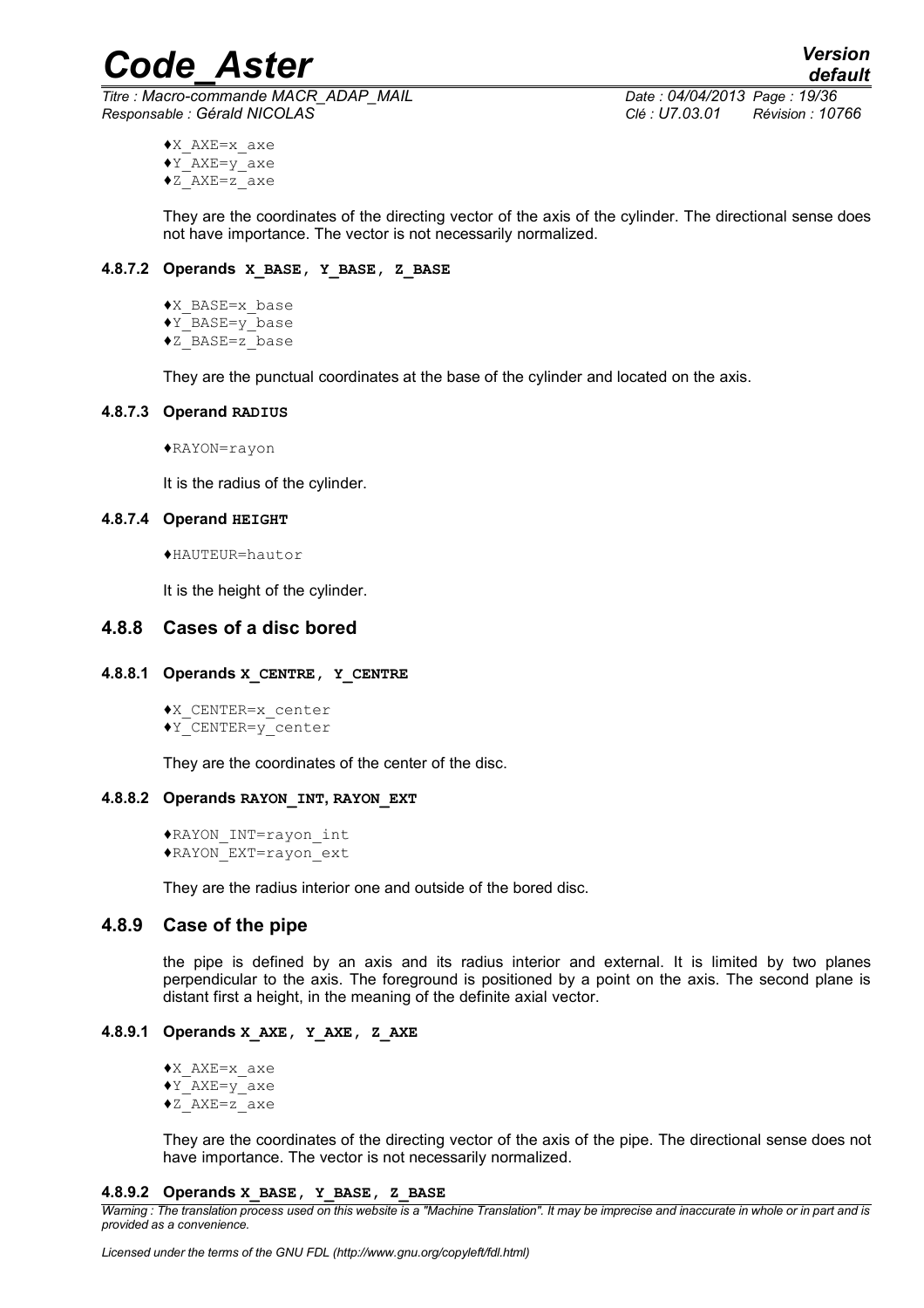*Titre : Macro-commande MACR\_ADAP\_MAIL Date : 04/04/2013 Page : 20/36 Responsable : Gérald NICOLAS Clé : U7.03.01 Révision : 10766*

*default*

- ♦X\_BASE=x\_base  $\sqrt{Y}$ BASE=y base
- $\overline{Z}$ BASE=z\_base

They are the punctual coordinates at the base of the pipe and located on the axis.

## **4.8.9.3 Operands RAYON\_INT, RAYON\_EXT**

♦RAYON\_INT=rayon\_int ♦RAYON\_EXT=rayon\_ext

They are the radius interior one and outside of the pipe.

## **4.8.9.4 Operand HEIGHT**

♦HAUTEUR=hautor

<span id="page-19-2"></span>It is the height of the pipe.

# **4.9 Operands GROUP\_MA / GROUPE\_NO**

◊GROUP\_MA=l\_grma ◊GROUP\_NO=l\_grno

If this option is absent, the control of the adaptation applies to all the mesh. If one wishes to restrict this control with part of the mesh, one gives here the list of the groups which define this part. Example 1, to refine an area of mesh: uniformly for uniform refinement is asked and one gives the list of the mesh groups forming this area.

Example 2, to apply the field of control of the adaptation only to certain areas: one asks refinement/for coarsening with the field and one provides the list of the mesh groups forming this area.

### **Note:**

*For all meshes 1D, 2D or 3D contained in the groups of the list, there is refinement according to the criteria selected. For meshes the 0D or the nodes contained in the groups, one retains the edges whose two ends are in these lists.*

*Meshes retained are adapted, but the adaptation will go certainly one further being able to provide a mesh conforms in output.*

# **4.10 Operand DIAM\_MIN**

<span id="page-19-1"></span>◊DIAM\_MIN = diamin

One recalls that the diameter of a mesh is the length of the greatest segment than it is possible to trace inside. For a triangle or a tetrahedron, the diameter is the length on the largest side. For a quadrangle, a hexahedron or a pentahedron, the diameter is the length of the largest diagonal.

To give a value to diamin makes it possible not to make a mesh extremely fine. A mesh which would be selected like front being refined because of field of control or of the geometrical zone but whose diameter is already lower than this minimal value diamin will not be cut out; it will be kept such as it is. Caution: it is nevertheless possible that with final it is nevertheless cut out if its neighbors are it, to respect the conformity of the final mesh.

<span id="page-19-0"></span>By default, no limit is given: one can obtain meshes as small ones as one wants.

# **4.11 Operand NIVE\_MAX**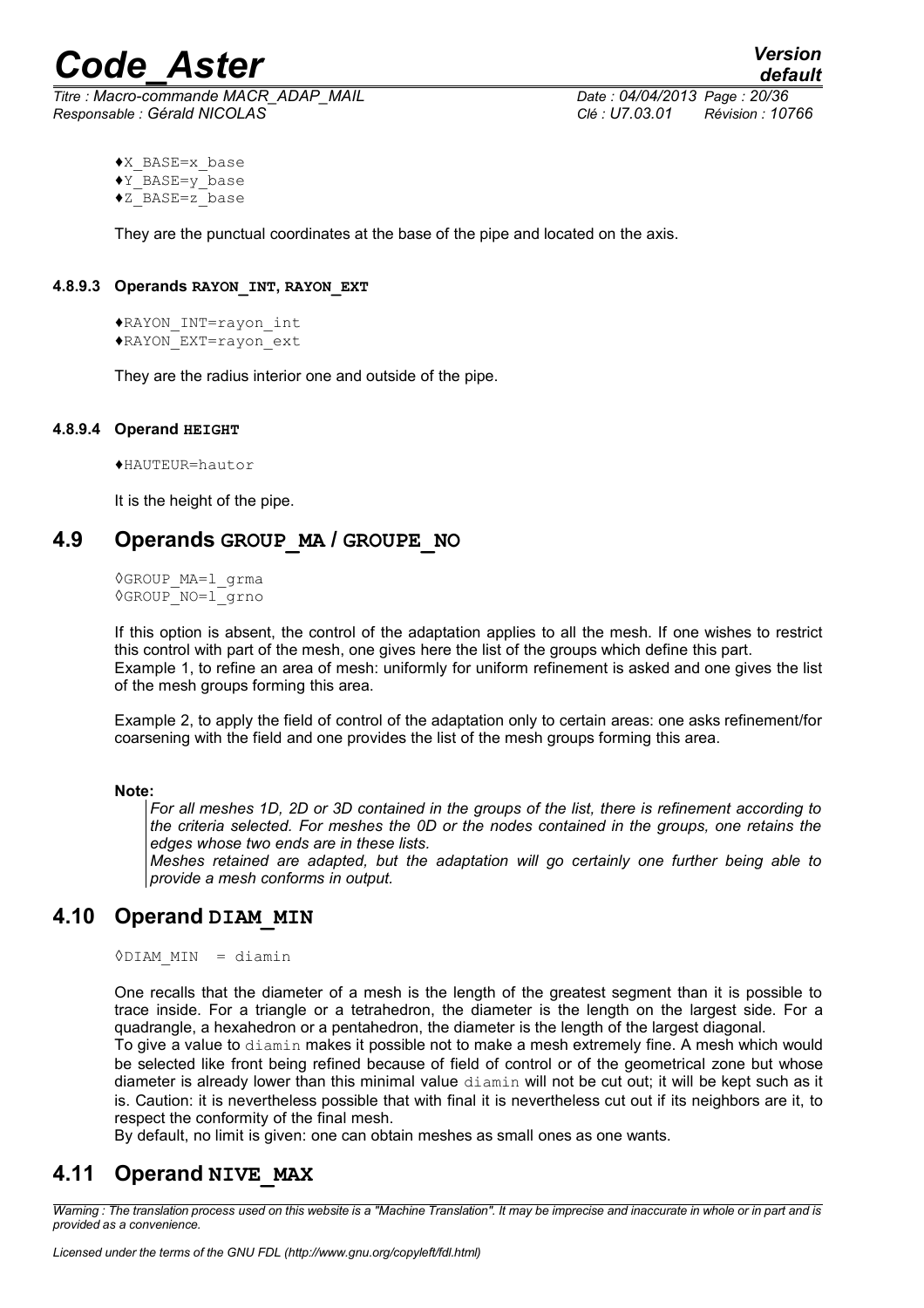*Code\_Aster Version Titre : Macro-commande MACR\_ADAP\_MAIL Date : 04/04/2013 Page : 21/36*

*Responsable : Gérald NICOLAS Clé : U7.03.01 Révision : 10766*

◊NIVE\_MAX = nivmax

It is the maximum level of refinement of the mesh. In other words a mesh of the initial mesh could not be divided more nivmax time as a whole of the process. That makes it possible to ensure that the mesh will not become extremely fine in the vicinity of a singularity: the minimal size of an edge will be its initial size divided by 2nivmax.

<span id="page-20-1"></span>By default, no limit is given: one can cut out as much as one wants.

# **4.12 Operand NIVE\_MIN**

◊NIVE\_MIN =nivmin

It is the minimal level of coarsening of the mesh. I.e. only the meshes resulting ones from at least nivmin cuttings of mesh can be déraffinées. That makes it possible to ensure that one from there will not go up too high in the coarsening: one thus keeps a minimal smoothness with the mesh. By default, no limit is given: one can déraffiner until finding the initial mesh.

# **4.13 Key word MAILLAGE\_FRONTIERE**

<span id="page-20-0"></span> $\Diamond$ MAILLAGE FRONTIERE = maf

the choice of this option makes it possible the process of adjustment to follow the curvature of edges of the mesh. The option applies exclusively on board 1D. For edges 2D, it is necessary to use option FRONTIERE\_ANALYTIQUE. Here a concept Code\_Aster *is provided* of mesh type which contains a fine mesh of unidimensional edges of the geometry. This mesh is thus made *a priori* only of segments. Their lengths are much lower than those of the edge segments of the mesh to adapting. If the process of adjustment is brought to cut an edge segment, the new node will be placed on the mesh of the border. Thus the angles will be softened as adaptations.

The location of various edges is done by the groups with the following rules:

•the edges are described by groups of segments;

•an edge is described by the same name of group in the mesh of computation and the mesh of the borders;

•an edge can have only two ends;

•an edge cannot be one line closed (whole circle for example):

•it neither essential nor is disadvised including rectilinear edges;

•the edge can as well be external, more running, which interns, to separate two materials.

•the edge is not necessarily plane; it can be a space curve 3D like the intersection of two cylinders for example.

Known as differently, a group of edge segments must comprise a list of segments line forming one having a beginning and an end.

#### **Note:**

*One will look at the zzzz121d benchmarks, zzzz175a and zzzz259a for examples of control of the follow-up of border as well as the Web site of HOMARD for a graphic illustration of result obtained.*

*Warning : The translation process used on this website is a "Machine Translation". It may be imprecise and inaccurate in whole or in part and is provided as a convenience.*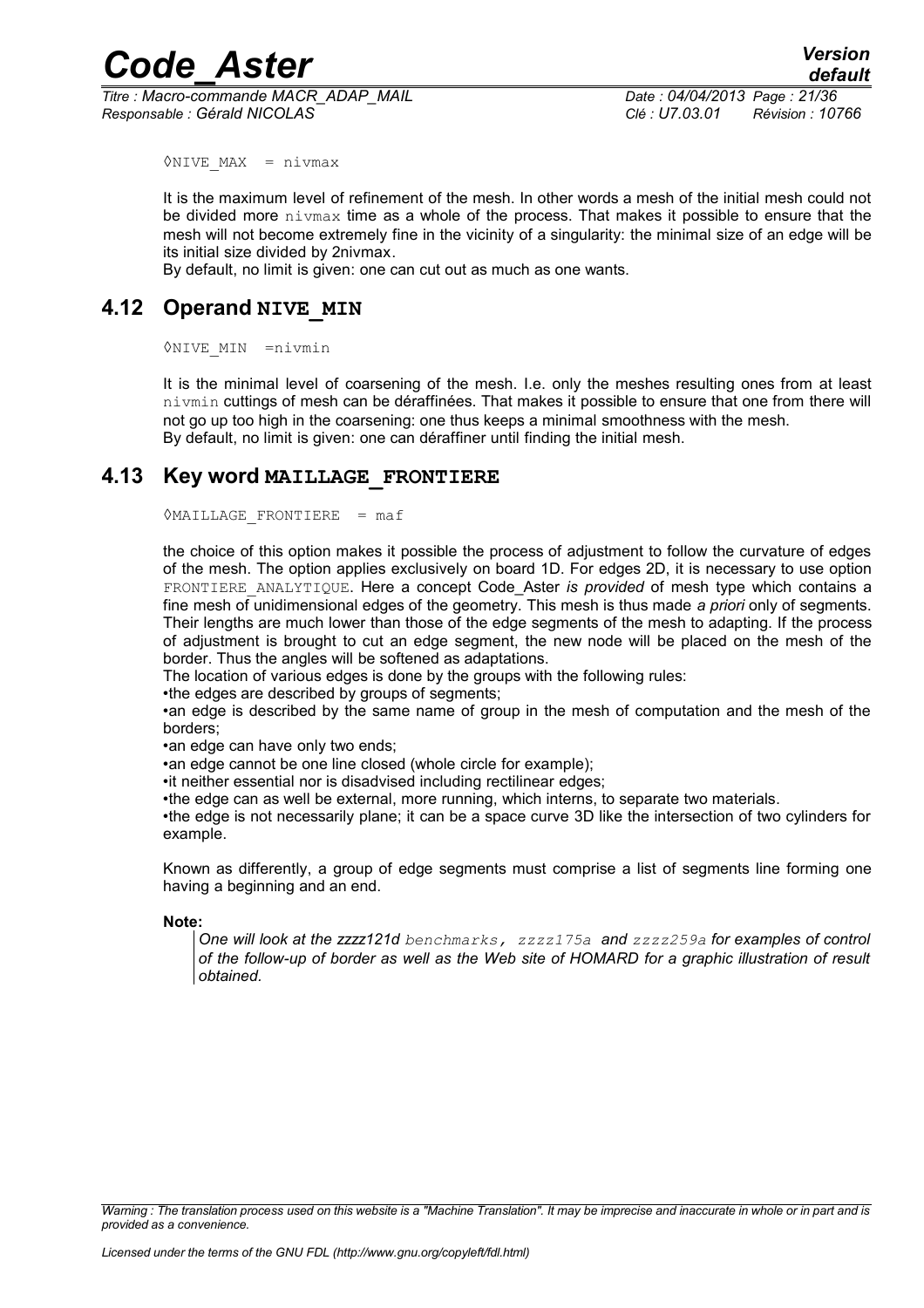*Titre : Macro-commande MACR\_ADAP\_MAIL Date : 04/04/2013 Page : 22/36 Responsable : Gérald NICOLAS Clé : U7.03.01 Révision : 10766*

**Example:**



# **4.13.1 Operand GROUP\_MA\_FRONT**

<span id="page-21-0"></span>◊GROUP\_MA\_FRONT = l\_grma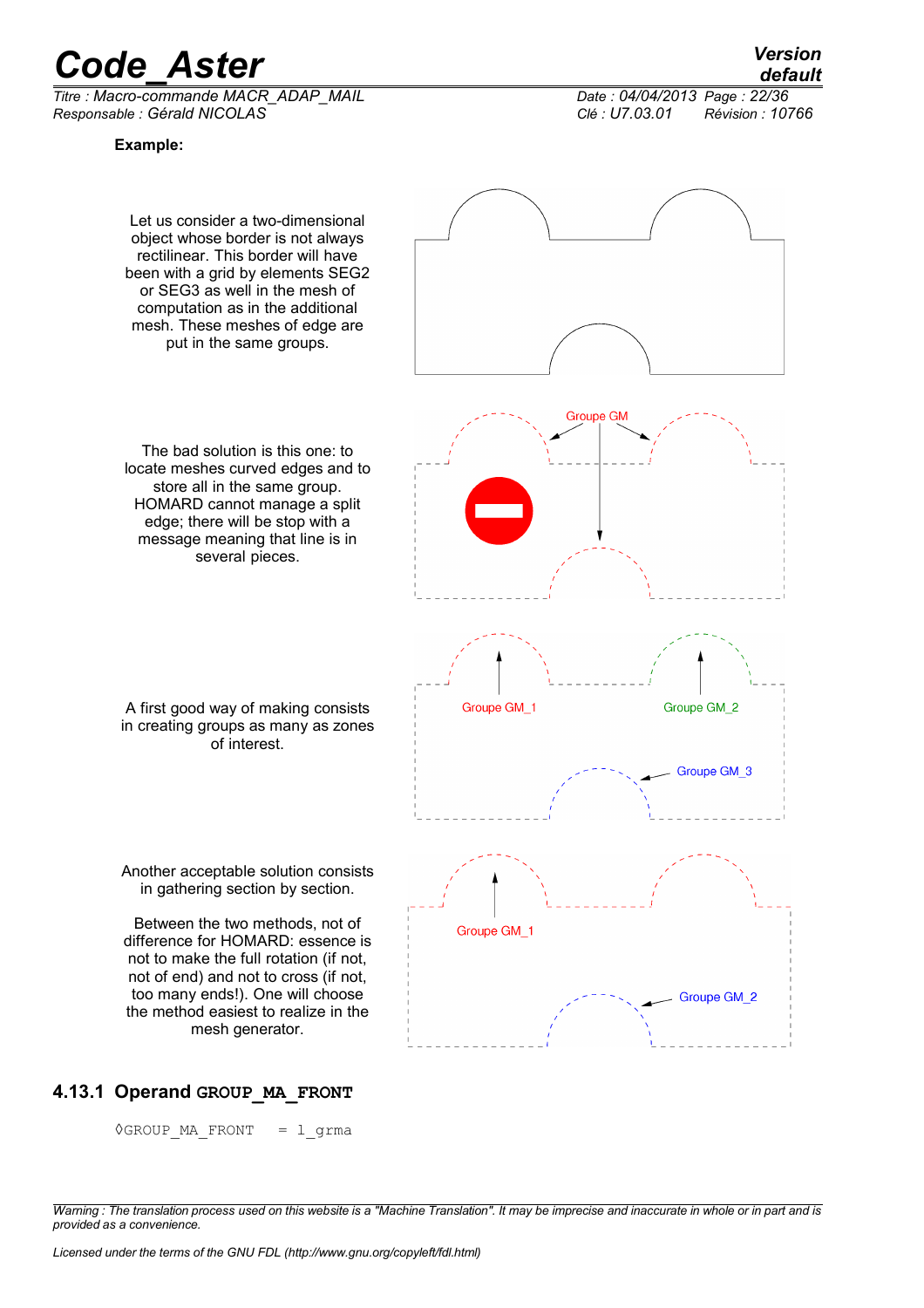*Titre : Macro-commande MACR\_ADAP\_MAIL Date : 04/04/2013 Page : 23/36 Responsable : Gérald NICOLAS Clé : U7.03.01 Révision : 10766*

*default*

If this option is absent, the follow-up of the border is done for all the groups defined in the mesh of the border. If one wishes to restrict this follow-up with part of the border, one gives here the list of the groups of segments which define this part of border.

*Code\_Aster Version*

# <span id="page-22-4"></span>**4.14 Key word FRONTIERE\_ANALYTIQUE**

◊FRONTIERE\_ANALYTIQUE = \_F (

This key word is with being informed as many times as one wants to define analytical borders. The choice of this option makes it possible the process of adjustment to follow the curvature of edges of the mesh. The option applies exclusively on board 2D. For edges 1D, it is necessary to use option MAILLAGE FRONTIERE. One provides here the analytical description of each border to be followed. If the process of adjustment is brought to cut an edge mesh, the new node will be positioned on the border, via its description. Thus the angles will be softened as adaptations.

**Note:**

*One will look at the zzzz175a benchmarks and zzzz259a for an example of analytical follow-up of border.*

*When several times of continuation the adaptation is launched, it is essential that each analytical border is defined same way with each invocation of MACR\_ADAP\_MAIL : name, type, list of groups, characteristics geometrical.*

#### **4.14.1 Name of the border**

<span id="page-22-3"></span>♦NOM=nom [K]

This operand makes it possible to define the name associated with the border. The choice of this name is free.

## **4.14.2 Type of border**

<span id="page-22-2"></span>

♦TYPE=/ "SPHERE" / "CYLINDRE" / "CONE\_A" / "CONE\_R"

This operand makes it possible to define the type of border wished: sphere, cylinder, cone defined by a center, an axis and an angle or a cone defined by two points on the axis and the radius associated.

### **4.14.3 Operand GROUP\_MA**

<span id="page-22-1"></span>♦GROUP\_MA=l\_grma

<span id="page-22-0"></span>One gives here the list of the mesh groups which define the part of border represented by this analytical definition.

### **4.14.4 Cases of the sphere**

- **4.14.4.1 Operands X\_CENTRE, Y\_CENTRE, Z\_CENTRE**
	- ♦X\_CENTER=x\_center
	- ♦Y\_CENTER=y\_center
	- ♦Z\_CENTER=z\_center

They are the coordinates of the center of the sphere.

# **4.14.4.2 Operand RADIUS**

*Warning : The translation process used on this website is a "Machine Translation". It may be imprecise and inaccurate in whole or in part and is provided as a convenience.*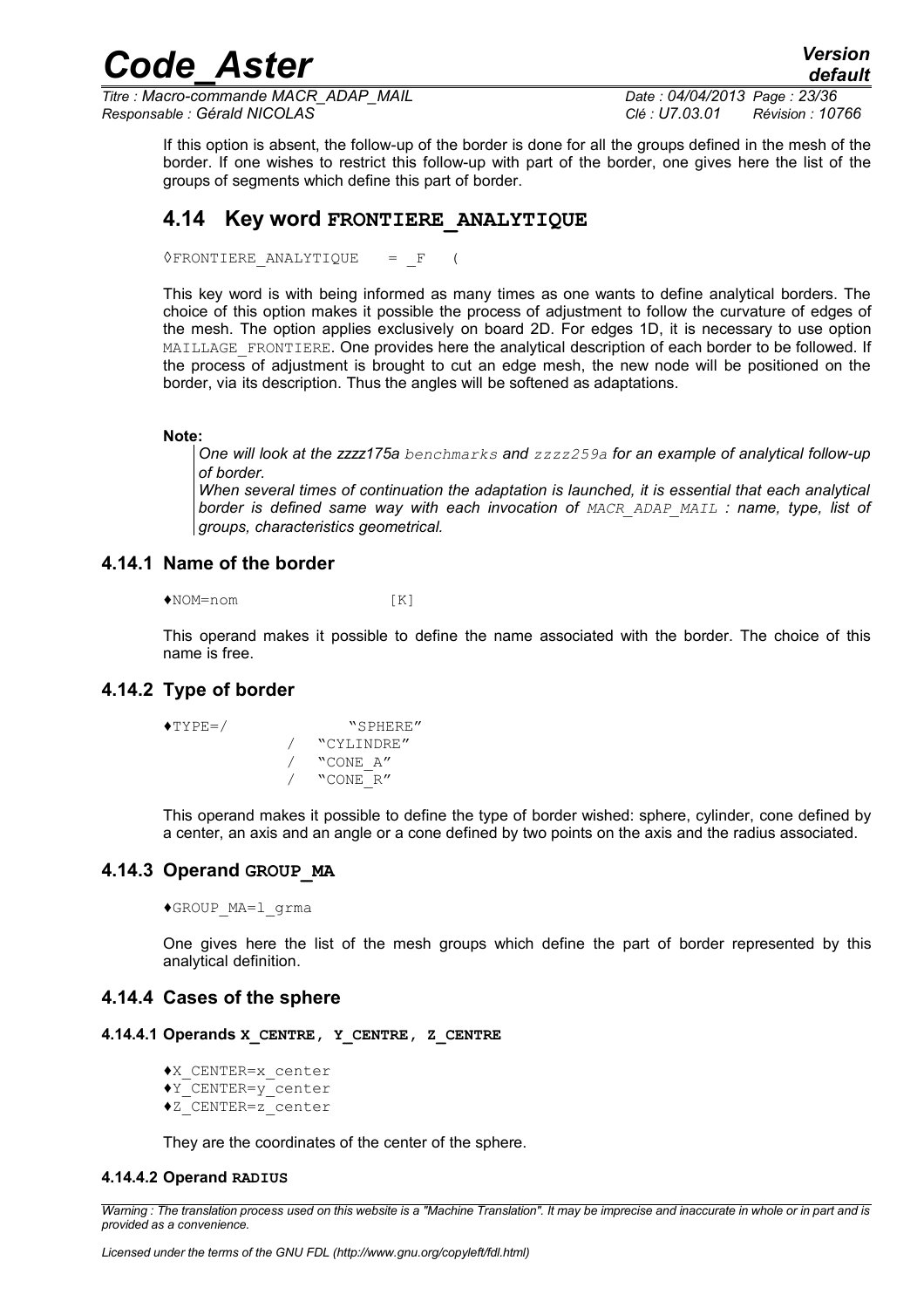*Titre : Macro-commande MACR\_ADAP\_MAIL Date : 04/04/2013 Page : 24/36 Responsable : Gérald NICOLAS Clé : U7.03.01 Révision : 10766*

*default*

♦RAYON=rayon

It is the radius of the sphere.

# **4.14.5 Case of the cylinder**

<span id="page-23-0"></span>the cylinder is defined by an axis, a point on the axis and a radius.

### **4.14.5.1 Operands X\_AXE, Y\_AXE, Z\_AXE**

♦X\_AXE=x\_axe ♦Y\_AXE=y\_axe

♦Z\_AXE=z\_axe

They are the coordinates of the directing vector of the axis of the cylinder. The directional sense does not have importance. The vector is not necessarily normalized.

#### **4.14.5.2 Operands X\_CENTRE, Y\_CENTRE, Z\_CENTRE**

♦X\_CENTER=x\_center ♦Y\_CENTER=y\_center ♦Z\_CENTER=z\_center

They are the punctual coordinates located on the axis of the cylinder.

#### **4.14.5.3 Operand RADIUS**

♦RAYON=rayon

It is the radius of the cylinder.

### **4.14.6 Case of the cone defined by an axis and an angle**

the cylinder is defined by a center, an axis and an angle.

#### **4.14.6.1 Operands X\_AXE, Y\_AXE, Z\_AXE**

♦X\_AXE=x\_axe  $\sqrt{Y}$  AXE=y<sup>-</sup>axe ♦Z\_AXE=z\_axe

They are the coordinates of the directing vector of the axis of the cone. The directional sense does not have importance. The vector is not necessarily normalized.

#### **4.14.6.2 Operands X\_CENTRE, Y\_CENTRE, Z\_CENTRE**

```
♦X_CENTER=x_center
♦Y_CENTER=y_center
```
♦Z\_CENTER=z\_center

They are the coordinates of the center of the cone.

#### **4.14.6.3 Operand ANGLE**

♦ANGLE=angle

It is the aperture of the cone in degree. This angle lies between 0 and 90 degrees.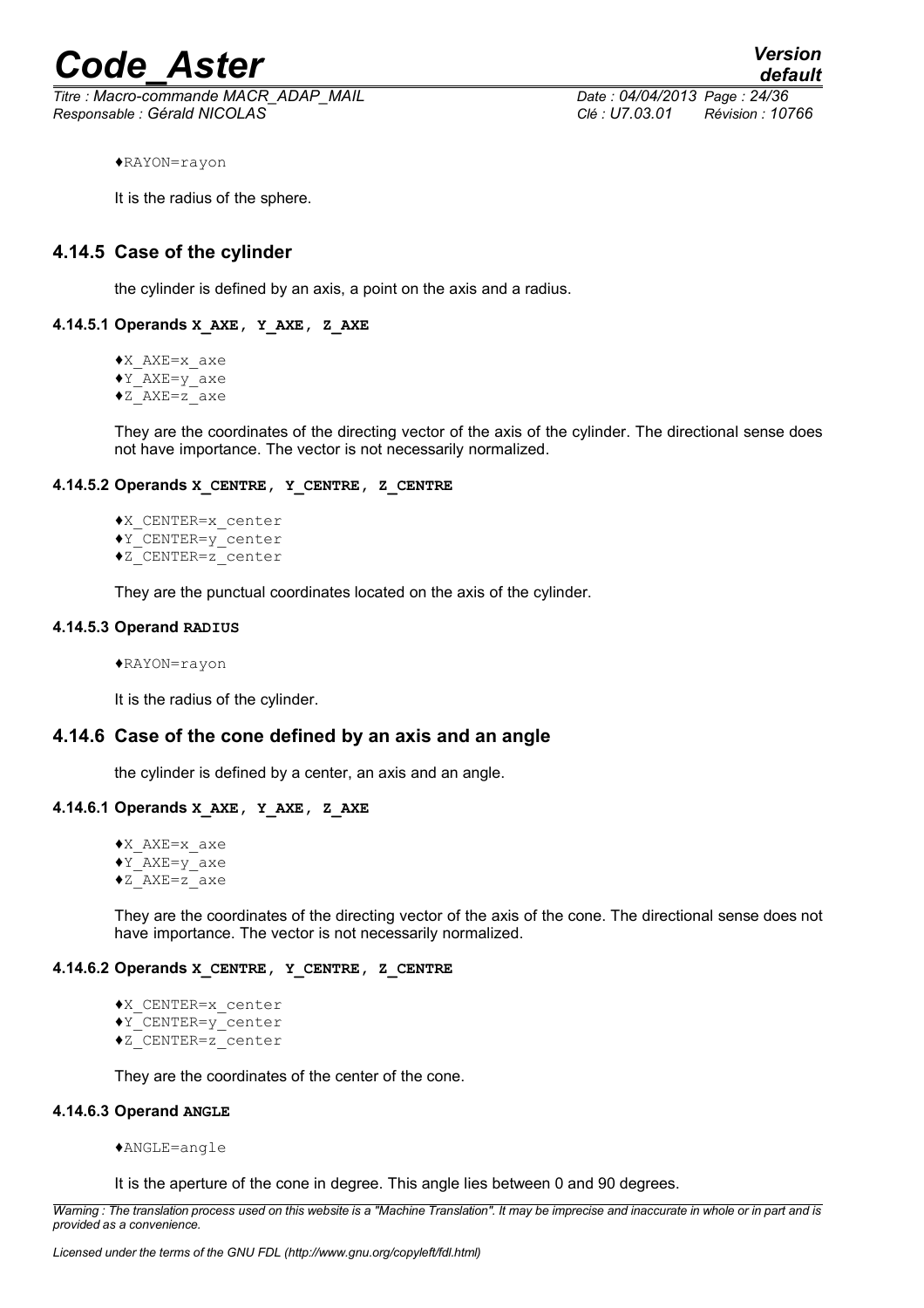*Titre : Macro-commande MACR\_ADAP\_MAIL Date : 04/04/2013 Page : 25/36 Responsable : Gérald NICOLAS Clé : U7.03.01 Révision : 10766*

*default*

# **4.14.7 Case of the cone defined by two radius**

the cylinder is defined by two points on the axis and the radius associated.

#### **4.14.7.1 Operands X\_CENTRE, Y\_CENTRE, Z\_CENTRE**

- ♦X\_CENTER=x\_center
- ♦Y\_CENTER=y\_center
- ♦Z\_CENTER=z\_center

They are the coordinates of the first point on the axis of the cone.

#### **4.14.7.2 Operand RADIUS**

♦RAYON=rayon

It is the radius of the cone associated with the first point on the axis.

### **4.14.7.3 Operands X\_CENTRE, Y\_CENTRE, Z\_CENTRE**

- ♦X\_CENTER2=x\_center2 ♦Y\_CENTER2=y\_center2
- $\bigstar$ <sup>-</sup>CENTER2=z<sup>-</sup>center2

They are the coordinates of the second point on the axis of the cone.

#### **4.14.7.4 Operand RAYON2**

♦RAYON2=rayon2

<span id="page-24-2"></span>It is the radius of the cone associated with the second point on the axis.

# **4.15 Key word MAJ\_CHAM**

 $\Diamond$  MAJ CHAM =  $\line{F}$  (

This key word is to be employed as many times as one has fields to update old mesh towards the adapted mesh. This field is contained either in a structure of result, or in a field of variables.

# **4.15.1 Operand RESULTAT**

<span id="page-24-1"></span>/◊RESULTAT = resu

Name of the concept [result] containing the field to be updated.

### **4.15.1.1 Operand NOM\_CHAM**

◊NOM\_CHAM = nomsymb [K16]

<span id="page-24-0"></span>Symbolic name of the field which one wishes to express on the new mesh.

# **4.15.2 Operand CHAM\_GD**

/ OCHAM\_GD =cham\_gd

Name of the concept [cham\_gd] containing the field to be updated.

*Warning : The translation process used on this website is a "Machine Translation". It may be imprecise and inaccurate in whole or in part and is provided as a convenience.*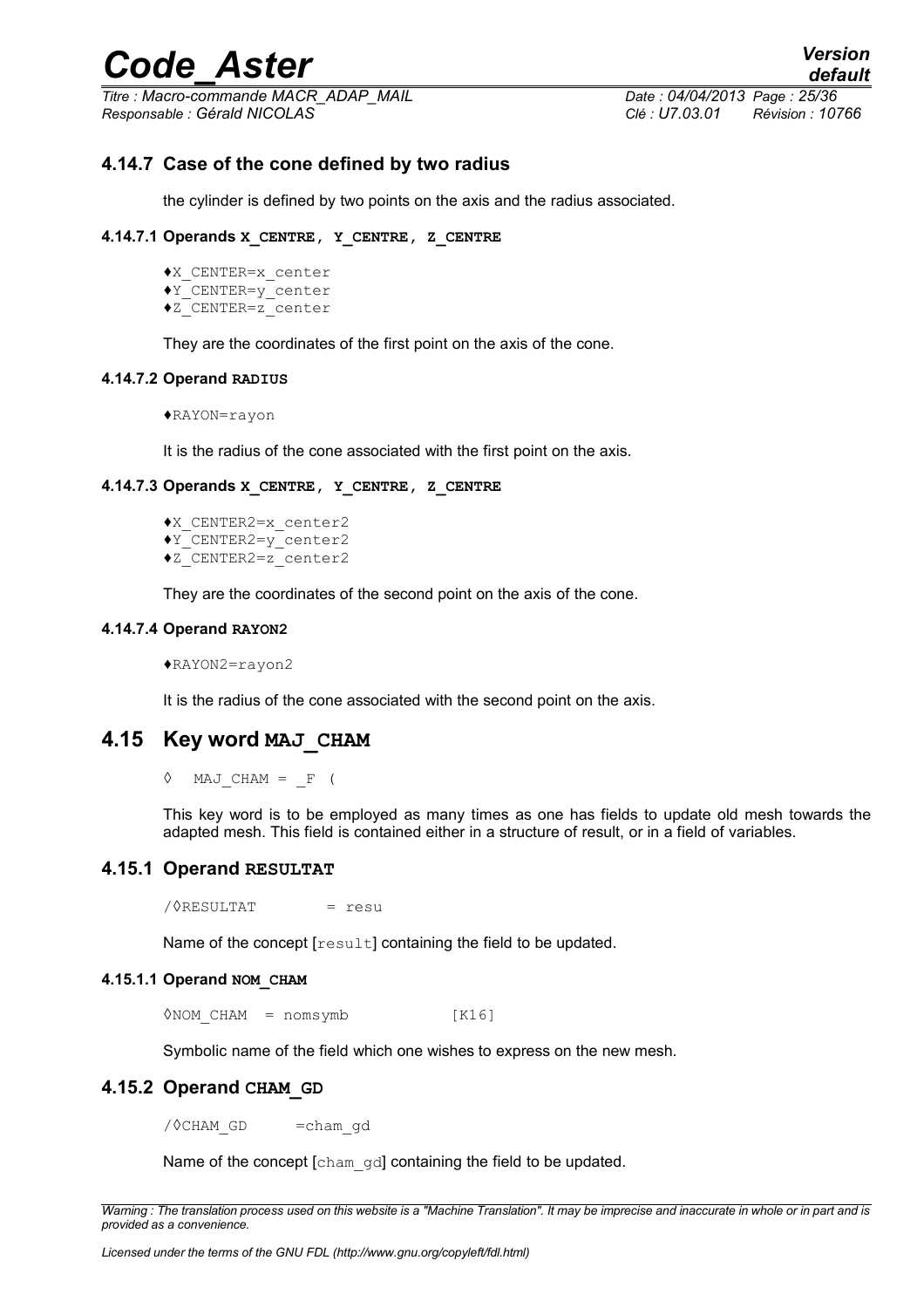*Titre : Macro-commande MACR\_ADAP\_MAIL Date : 04/04/2013 Page : 26/36 Responsable : Gérald NICOLAS Clé : U7.03.01 Révision : 10766*

# **4.15.3 Operand NOM\_CMP**

<span id="page-25-3"></span>◊NOM\_CMP=l\_cmp

Name of the component of the field which must be updated. If several components are wished, to give the list here.

<span id="page-25-2"></span>If no component is here defined, the command will take all those which exist in the transmitted field.

# **4.15.4 Selection of the temporal parameter of the field to update**

the selection of the sequence number associated with the field to be interpolated is done by the designation of a sequence number or a value of time. To refer to the document [U4.71.00] for the details on these key words.

# **4.15.5 Operand TYPE\_MAJ**

<span id="page-25-1"></span> $\sqrt{TYPE}$  MAJ=/ "AUTO" [DEFAULT] / "ISOP2"

One specifies here the type of update wished.

By default, operation "AUTO", is… automatic: the interpolation is made according to the nature of the field.

For a constant field by element, if a mesh is cut out, the value of the field is deferred such as it is on meshes the girls.

For a field at nodes, the interpolation takes place with the shape functions P1 or P2 according to the support of the field. An alternative is possible for the fields at nodes expressed on a mesh of degree 2. By specifying "ISOP2", the interpolation is made by shape functions P1 expressed on under-meshes element. This technique guarantees that the interpolated field respects the extreme values of the initial field on a mesh.

For a field with Gauss points, the update takes place only whenever the types of meshes are homogeneous between the entry and the output: triangle or tetrahedron. For the quadrangles, the hexahedrons or the pentahedrons, kidney is not made because one cannot of Gauss points define the families on the produced triangles or tetrahedrons. For a mesh in triangles, one proceeds as follows:

•for an unchanged triangle after the adaptation, the values with Gauss points are renewed with the identical one.

•for a cut out triangle, into 2 or 4, one calculates the mean value of the field on all the Gauss points and this value is allotted to all Gauss points all triangles wires.

•for a triangle which disappears (in the event of coarsening), one on all the calculates the average of the field Gauss points of this triangle and of his/her brothers and this value is allotted to all Gauss points triangle father which reappears.

This mechanism makes it possible to guarantee that the extreme limits are not crossed. Same the technqiue is applied to the tetrahedrons.

### **Caution:**

*There cannot be of consistency check between the type requested and the true type of the field to be interpolated.*

# **4.15.6 Operand CHAM\_MAJ**

<span id="page-25-0"></span>◆CHAM\_MAJ=co (chpmaj) [K8]

Name of the concept which will contain the field expressed on the new mesh. This concept should not exist. It will be automatically created.

A field at nodes or with the elements will be read automatically by the macro-command which requires the adaptation or the modification of the mesh. It will be available in the clearance of computation as of the end of the execution of the macro-command. On the other hand, that is not possible for a field expressed with Gauss points because Code Aster needs to know the model for reading. It is necessary for that to proceed in 3 times. The field is calculated by the macro-command which required

*Warning : The translation process used on this website is a "Machine Translation". It may be imprecise and inaccurate in whole or in part and is provided as a convenience.*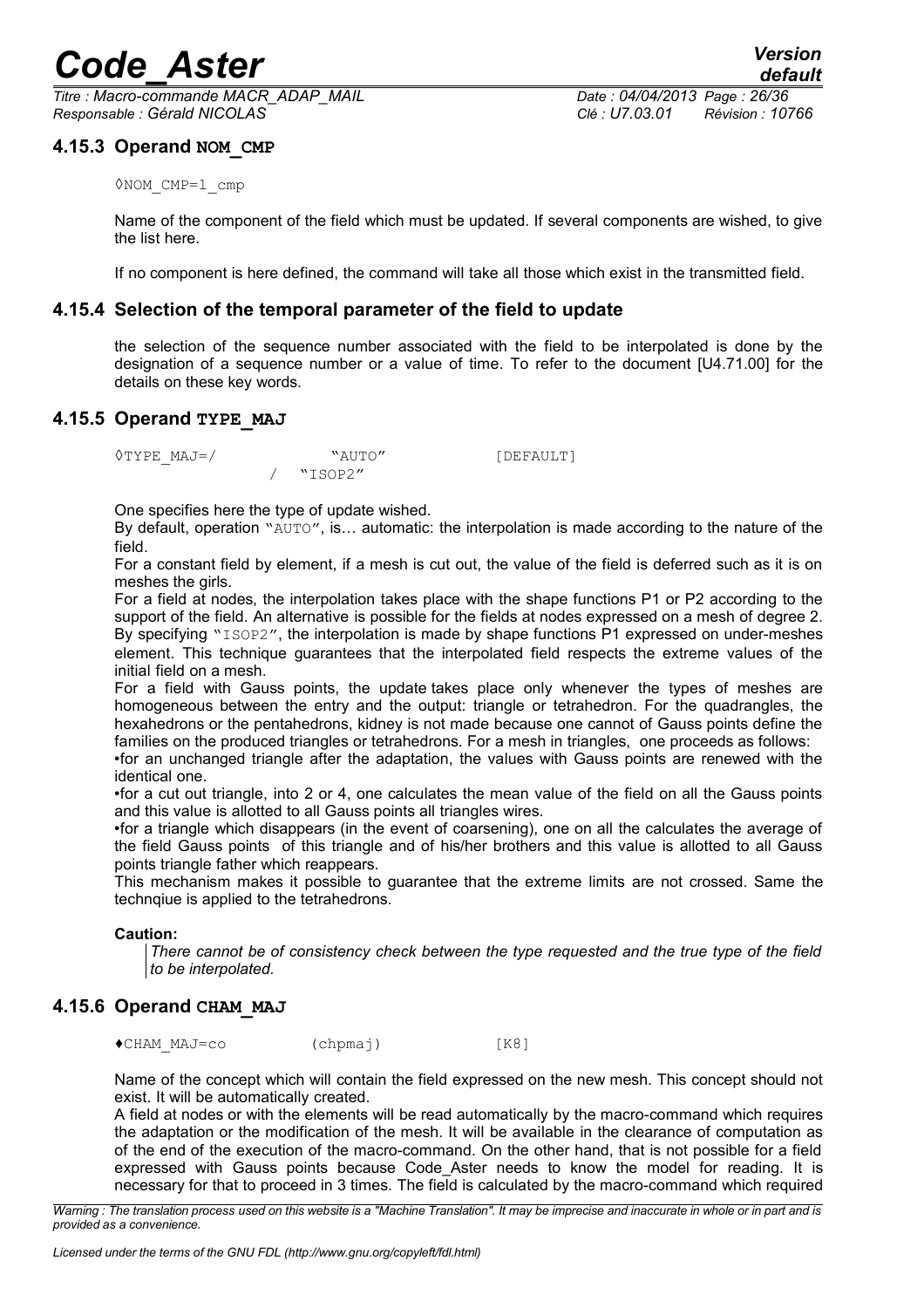*Titre : Macro-commande MACR\_ADAP\_MAIL Date : 04/04/2013 Page : 27/36 Responsable : Gérald NICOLAS Clé : U7.03.01 Révision : 10766*

*default*

the adaptation or the modification of the mesh, as for a field at nodes. Then, a new model must be applied to new mesh by the command AFFE MODELE. Lastly, the reading will be made by a new  $invocation$  of MACR ADAP MAIL with the help of the parameter ADAPTATION = "READING" and the supply of the mesh and the model.

*Code\_Aster Version*

**Note:**

*One will look at the zzzz175b benchmark for an example of update and reading of fields of various types.*

### **4.15.7 Operand TYPE\_CHAM**

<span id="page-26-3"></span>♦TYPE\_CHAM = "NOEU\_DEPL\_R" /"NOEU\_TEMP\_R" /"ELGA\_SIEF\_R" /etc…

One indicates the type of the concept here to be updated on the new mesh. The name of this type is built with the usual logic of *Code Aster*. The first 4 characters are "NOEU", "ELEM" or "ELGA". One finds " then". The following sequence defines the type of field: "TEMP", "DEPL", etc the name ends in " R" for a real field.

Example: "NOEU TEMP R", "NOEU DEPL R", etc

#### **Attention:**

*There cannot be of consistency check between the type requested and the true type of the field to be interpolated.*

# **4.16 Key word ADD\_CHAM**

<span id="page-26-2"></span> $\Diamond$  ADD CHAM =  $\line{F}$  (

<span id="page-26-1"></span>This key word is to be employed to produce particular fields on the adapted mesh.

#### **4.16.1 Operand CHAM\_GD**

 $\blacklozenge$ CHAM GD =co (chpmaj) [K8]

Name of the concept which will contain the field expressed on the new mesh. This concept should not exist. It will be automatically created.

#### **Note:**

*One will look at the benchmarks zzzz121 B and zzzz121f for an example of additions of fields of various types.* 

#### **4.16.2 Operand CHAM\_ CAT**

<span id="page-26-0"></span>♦CHAM\_CAT = "NIVEAU" /"DIAMETRE"

One indicates here the category of the field which one wants to produce.

With " NIVEAU", the produced field will contain for each mesh its level. It is pointed out that a mesh of the initial level is level 0. Then a mesh resulting from *n* standard cuttings of an initial mesh will carry the level *n* . A mesh which ensures the transition from conformity between the level *n* and the level  $n+1$  will carry the level  $n+0.5$ .

With " DIAMETRE ", the produced field will contain the value of the diameter for each mesh.

*Warning : The translation process used on this website is a "Machine Translation". It may be imprecise and inaccurate in whole or in part and is provided as a convenience.*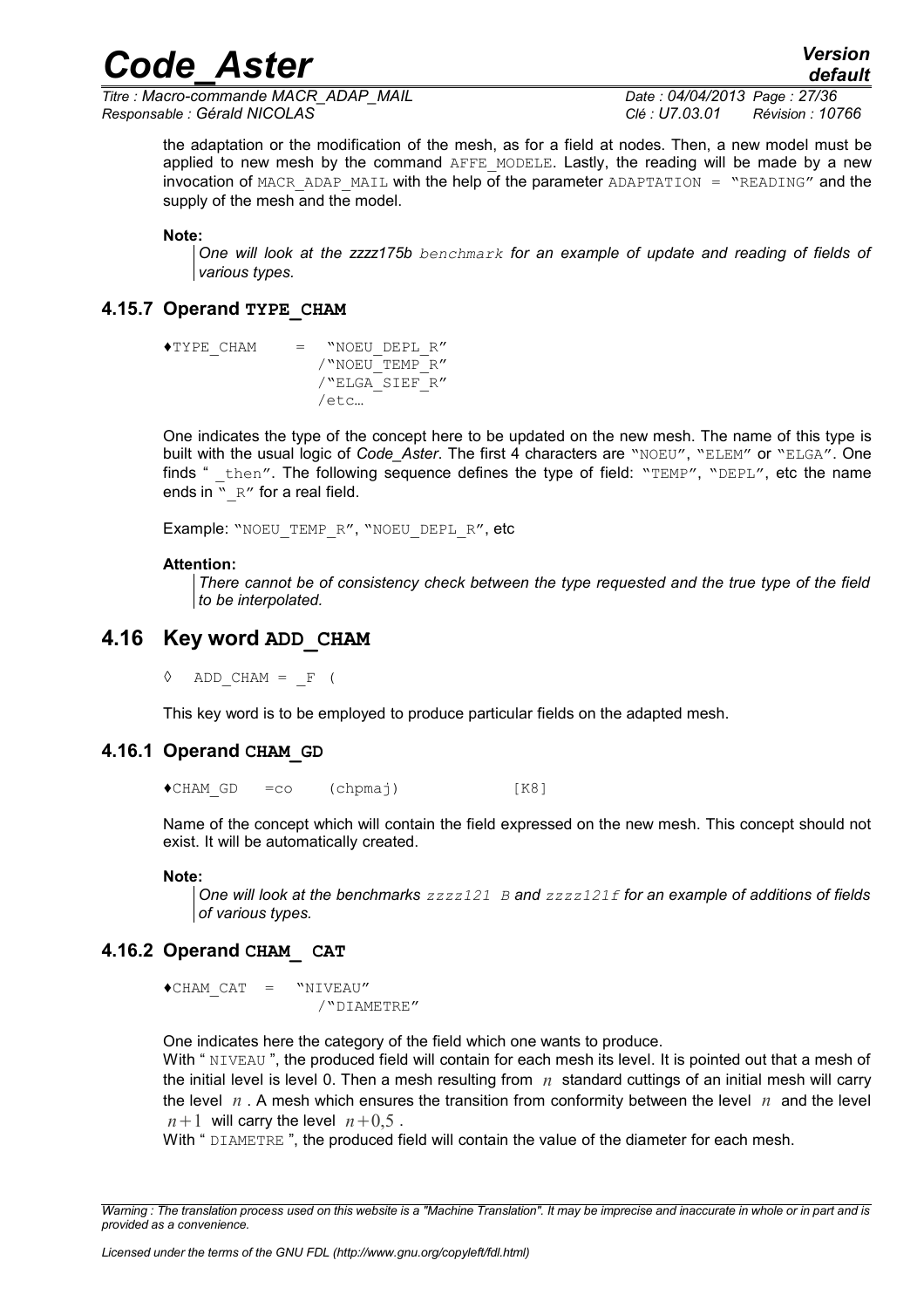*Titre : Macro-commande MACR\_ADAP\_MAIL Date : 04/04/2013 Page : 28/36 Responsable : Gérald NICOLAS Clé : U7.03.01 Révision : 10766*

# **4.17 MODEL operand**

<span id="page-27-3"></span>◊MODELE =modele [model]

### **Attention:**

*This operand is active only when one chose "READING" like type of adaptation.*

This operand makes it possible to specify the model which was affected with the mesh on which the update of fields expressed with Gauss points took place.

#### **Note:**

*One will look at the zzzz175b benchmark for an example of update and reading of fields to Gauss points.*

# **4.18 Operand DEGRE**

<span id="page-27-2"></span> $ØDEGRF = WOUT$ /"NON" [DEFAULT]

#### **Attention:**

*This operand is active only when one chose "MODIFICATION" like type of adaptation.*

If the choice is "NON", nothing occurs.

If the choice is "OUI', the degree of the mesh is changed overall.

#### **Note:**

*Compound with MAJ\_CHAM , operand DEGRE can be used for example for the postprocessing of the pressure in THM (cf Doc. [U2.04.05]). For certain studies 3D with bulky meshes, it can appear sometimes more powerful than PROJ\_CHAMP .*

# **4.19 Operand NOMBRE**

#### <span id="page-27-1"></span>**Note:**

*One will consult the document [U7.03.02] describing command MACR\_INFO\_MAIL for comments on the restitutions of operands QUALITE , INTERPENETRATION , NOMBRE , CONNEXITE and TAILLE .*

◊NOMBRE = "OUI' [DEFAULT] /"NON"

If the choice is "NON", nothing occurs.

If the choice is "OUI', an assessment of the numbers of nodes and meshes is printed on the file of messages.

# **4.20 Operand QUALITE**

<span id="page-27-0"></span>◊QUALITE=/ "OUI' / "NON" [DEFAULT]

If the choice is "NON", nothing does not happen.

If the choice is "OUI', an assessment of the quality of meshes is printed on the file of message. The quality of a triangle is defined as being the relationship between the length on the largest side and the radius of the inscribed circle. The quality of a quadrangle is defined like the quotient of the product biggest length and averages on the sides and the diagonal by smallest of surfaces of the internal triangles to the quadrangles. In the same way, the quality of a tetrahedron is defined as being the relationship between the length on the largest side and the radius of the registered sphere. These

*Warning : The translation process used on this website is a "Machine Translation". It may be imprecise and inaccurate in whole or in part and is provided as a convenience.*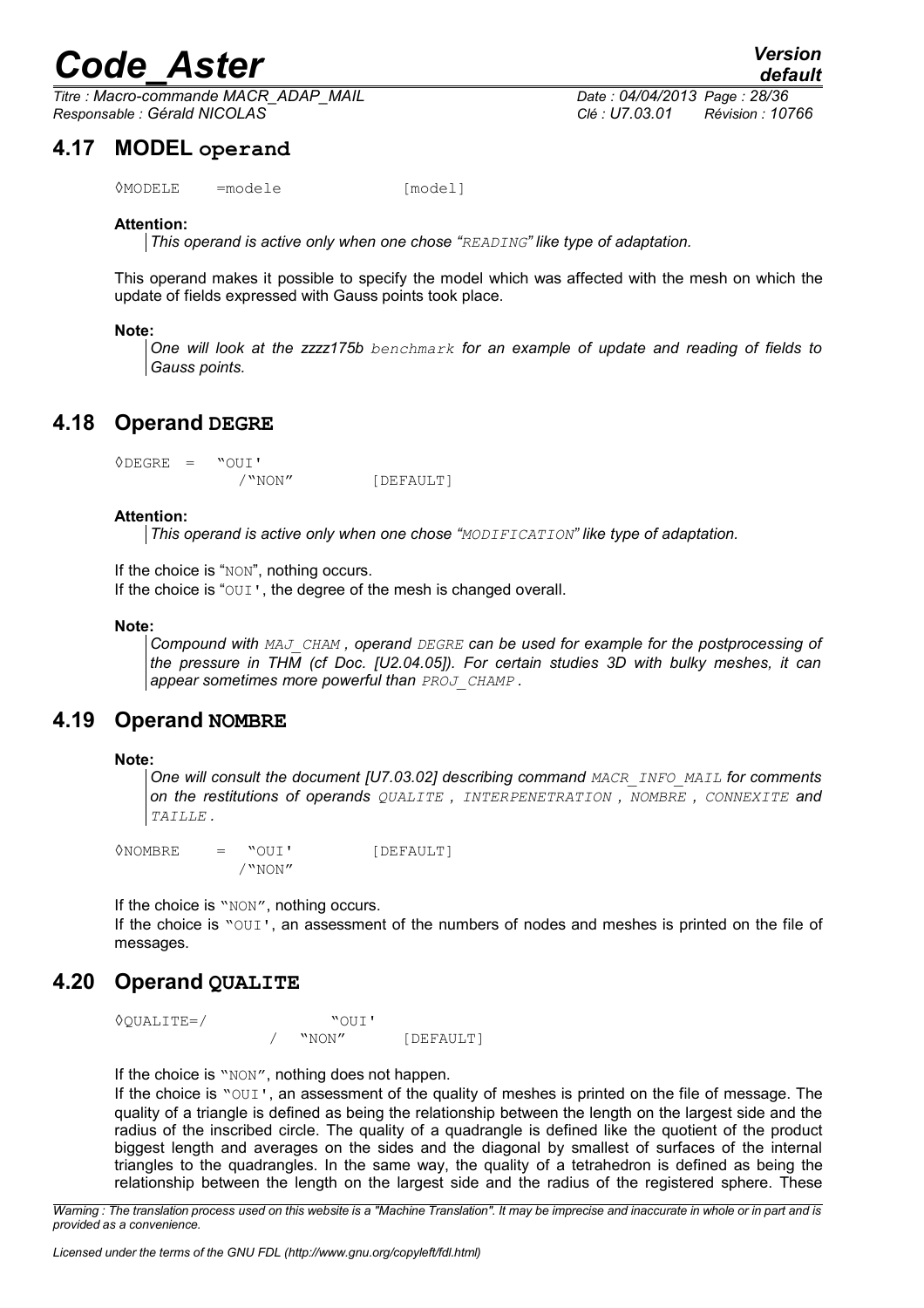*Titre : Macro-commande MACR\_ADAP\_MAIL Date : 04/04/2013 Page : 29/36 Responsable : Gérald NICOLAS Clé : U7.03.01 Révision : 10766*

*default*

ratios are standardized to be worth 1 in the case of an equilateral triangle, of a square, a tetrahedron or an equilateral hexahedron. For any nonequilateral element, quality is higher than 1. See the reference [bib1] for detailed explanations.

*Code\_Aster Version*

<span id="page-28-4"></span>Result is presented in the form of tables, with the extreme values.

# **4.21 Operand DIAMETRE**

◊DIAMTRE=/ "OUI'

"NON" [DEFAULT]

If the choice is "NON", nothing does not happen.

If the choice is "OUI', an assessment of the diameters of meshes is printed on the file of message. The diameter of a mesh is defined as the length of the greatest segment than it is possible to insert in the mesh.

For a triangle or a tetrahedron, the diameter corresponds to the length on the largest side.

For a quadrangle, a hexahedron, a pentahedron or a pyramid, the diameter are the maximum between the length on the largest side and the length of the largest diagonal.

<span id="page-28-3"></span>Result is presented in the form of tables, with the extreme values.

# **4.22 Operand INTERPENETRATION**

```
◊INTERPENETRATION=/ "OUI'
                     "NON" [DEFAULT]
```
If the choice is "NON", nothing does not happen.

If the choice is "OUI', it is checked that the mesh is correct from the point of view of covering: no mesh enters another.

# **4.23 Operand CUTS**

<span id="page-28-2"></span> $\sqrt{\text{YALLLE}} = /$  " $\sqrt{\text{WON}}$ " [DEFAULT]

If the choice is "NON", nothing does not happen.

If the choice is "OUI', an assessment of the sizes of the subdomains is printed on the file of messages. A subdomain is defined like a set of meshes of the same dimension and pertaining to the same groups.

# **4.24 Operand CONNEXITE**

<span id="page-28-1"></span> $\begin{array}{ccc} \Diamond \text{CONNEXITE} & = & \text{``OUI'} \\ & / & \text{``NON''} \end{array}$ / "NON" [DEFAULT]

If the choice is "NON", nothing does not happen.

If the choice is "OUI', an assessment of the connexities is printed on the file of messages. It will be known then if the segments, the elements 2D (triangles and quadrangles joined together) or meshes 3D (tetrahedrons, hexahedrons, pentahedrons and pyramids joined together) of only one holding or are divided into several blocks. One will also know the number of holes of structure: crossing holes or internal holes.

# **4.25 Operand PROP\_CALCUL**

<span id="page-28-0"></span>◊PROP\_CALCUL=/ "OUI'

"NON" [DEFAULT]

If the choice is "NON", nothing does not happen.

*Warning : The translation process used on this website is a "Machine Translation". It may be imprecise and inaccurate in whole or in part and is provided as a convenience.*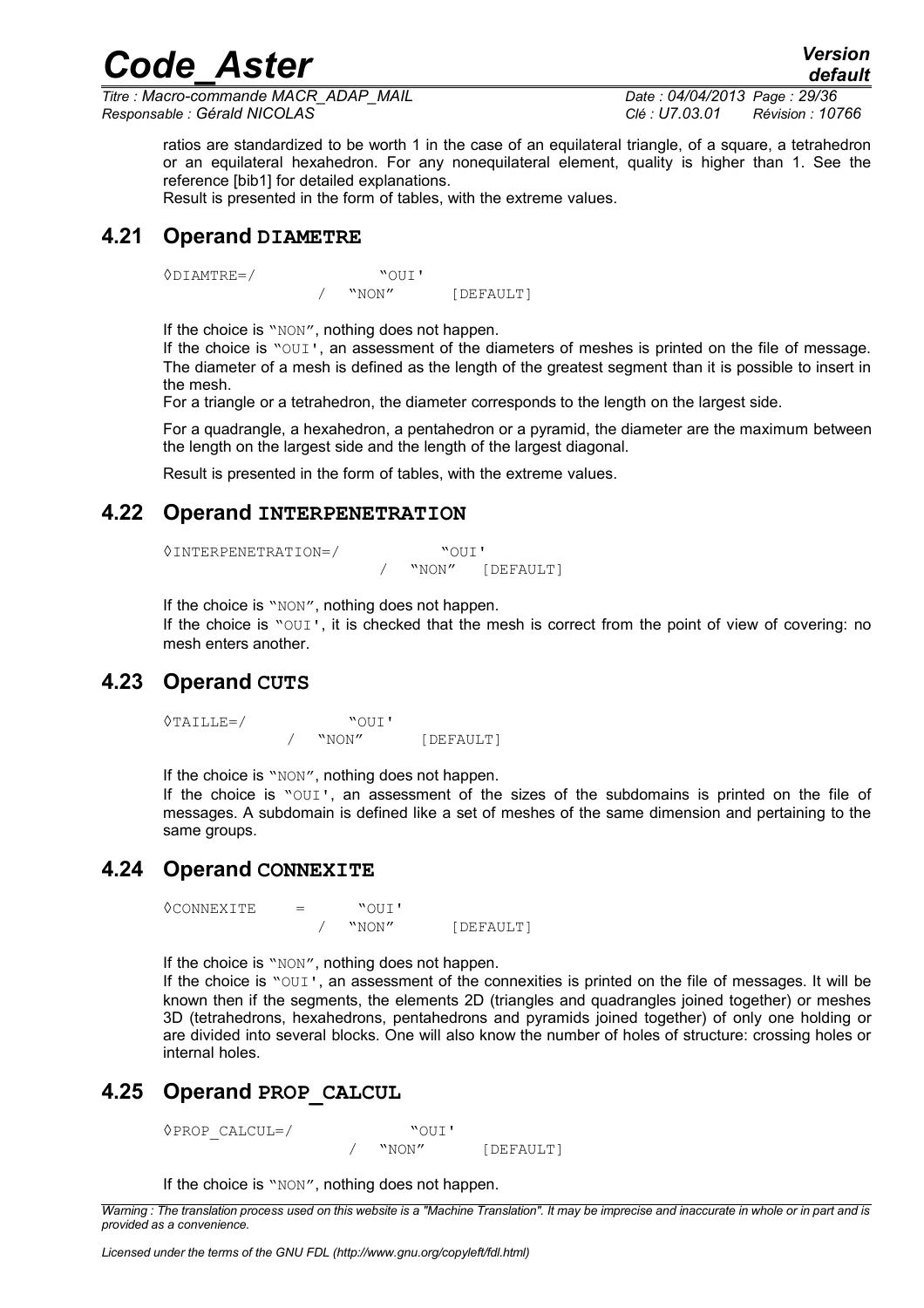*Titre : Macro-commande MACR\_ADAP\_MAIL Date : 04/04/2013 Page : 30/36 Responsable : Gérald NICOLAS Clé : U7.03.01 Révision : 10766*

*default*

If the choice is "OUI', a diagnosis on the properties of meshes as elements for computation is printed on the file of messages. One counts the number of overstrained elements: the elements of which all the tops are located on edge. One counts the meshes voluminal ones (resp. surface) which touches edge of the field but which is not bordered by the meshes surface ones (resp. linear).

# **4.26 Operand LANGUE**

```
◊LANGUE=/ "FRANCAIS" [DEFAULT]
           / "FRENCH"
           / "ANGLAIS"
              / "ENGLISH"
```
<span id="page-29-3"></span>This operand specifies the language in which the messages resulting from HOMARD are printed.

# **4.27 Operand VERSION\_HOMARD**

```
<sup>0</sup>VERSION HOMARD=/ "V10_6" [DEFAULT]
                          / "V10_N"
                       / "V10_N_PERSO"
```
This operand makes it possible to select the HOMARD version which is used for the adaptation. By default, HOMARD 10.6 is launched. It is the version of reference. The choice "V10\_N" activates the version 10.n HOMARD which is the version of development. The choice "V10 N PERSO" activates a version of development specific to the user. This option makes it possible to the development team of HOMARD to develop new features. She also makes it possible to make profit the user from an innovation in HOMARD before the commissioning in *Code\_Aster*.

# **4.28 Operand LOGICIEL**

<span id="page-29-2"></span>◊LOGICIEL =logiciel [K]

This option proposes to use another interface of coupling between *Code\_Aster* and HOMARD that provided by default in the directory of the tools associated with *Code\_Aster*. This option in fact is reserved to the development team of HOMARD to develop new features. She makes it possible to test innovations before to have modified the macro-command of control.

# **4.29 Operand UNITE**

<span id="page-29-1"></span>◊UNITE=unite [I]

This option is possible only if one activated the version of development of HOMARD, 10.n. The data file transmitted by the user under this number of logical unit will be directly transmitted like complement to the file of HOMARD configuration. This option in fact is intended to the development team of HOMARD to develop new features. She makes it possible to test innovations before to have modified the macro-command of control.

# **4.30 Operand ELEMENTS\_ACCEPTES**

<span id="page-29-0"></span>◊ELEMENTS\_ACCEPTES=/ "HOMARD" [DEFAULT]

/ "IGNORE\_PYRA"

In its current version, HOMARD can read all the types of meshes but makes carry the adaptation only on some: meshes-points, segments, triangles, quadrangles, tetrahedrons, hexahedrons or pentahedrons. The mesh is in degree 1 or 2, but it is not possible to mix both.

By retaining the option "HOMARD", transmission of a mesh containing another thing which these types of meshes will involve a stop in error. It is the option by default.

*Warning : The translation process used on this website is a "Machine Translation". It may be imprecise and inaccurate in whole or in part and is provided as a convenience.*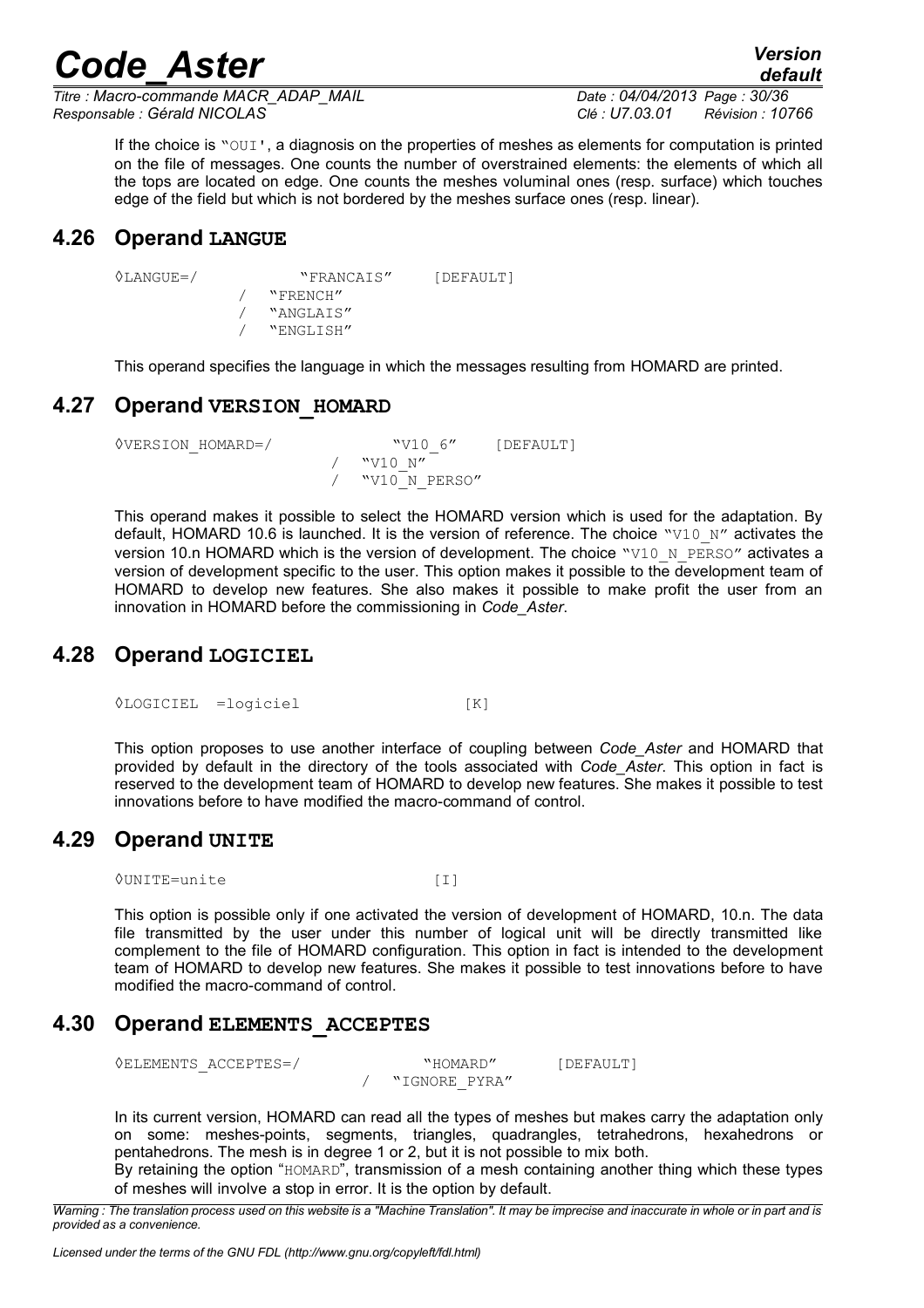*Titre : Macro-commande MACR\_ADAP\_MAIL Date : 04/04/2013 Page : 31/36 Responsable : Gérald NICOLAS Clé : U7.03.01 Révision : 10766*

*default*

By choosing option "IGNORE PYRA", one will be able to transmit a comprising mesh of the pyramids.

The adaptation will relate only to the zones authorized by HOMARD. So in consequence of propagation of refinement, a closed area comes to be touched, there will be a stop in error. If not, when refinement is limited to the authorized zone, the others meshes are restored without change.

*Code\_Aster Version*

<span id="page-30-0"></span>In all the cases, the presence of meshes enriched the HEXA27 is prohibited.

# **4.31 Operand INFO**

 $0$ INFO= $/1$ 

/2 /3 /4

If INFO is worth 1, the printings are minimal; one obtains only those which were explicitly required, the quality of meshes for example, and the possible error messages.

If INFO is worth 2, one will obtain the messages transmitted by the commands subjacent with the macro-command: IMPR\_RESU, LIRE\_MAILLAGE, LIRE\_RESU.

If INFO is worth 3, there will be the standard HOMARD messages, recapitulating the execution.

If INFO is worth 4, one will have all the messages transmitted by HOMARD, for déboggage.

*Warning : The translation process used on this website is a "Machine Translation". It may be imprecise and inaccurate in whole or in part and is provided as a convenience.*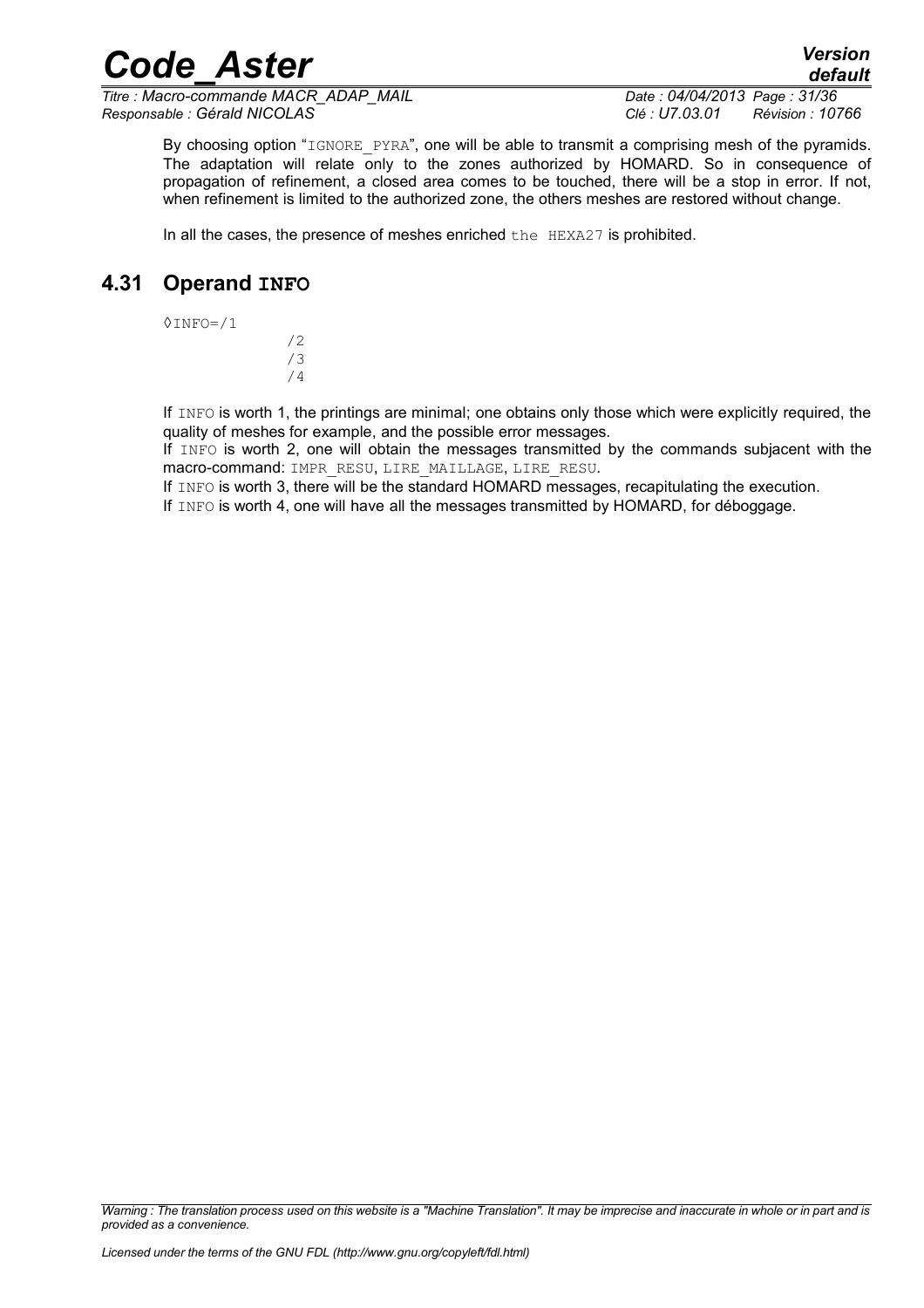*Titre : Macro-commande MACR\_ADAP\_MAIL Date : 04/04/2013 Page : 32/36 Responsable : Gérald NICOLAS Clé : U7.03.01 Révision : 10766*

# **5 Example**

<span id="page-31-0"></span>One will look with profit the command files associated to the zzzz121a benchmarks, B, C, D, E, F and zzzz175a, B. They express the processes of mesh adaptation either per sequence of the commands or in the form of a loop in language Python.

Here an example of parameter setting of the macro-command.

```
MACR_ADAP_MAIL (
          ADAPTATION = "RAFF DERA".MAILLAGE N = \text{mun},
          MAILLAGE NPI = CO ("mdeux"),
          RESULTAT N = remeun,
          NOM CHAM = "QIRE ELEMENT,
          NOM_CMP = "ERREST"
          NUME ORDRE = 3,
          Crit<sup>-</sup>RAFF PE = 0.01,Crit DERA PE = 0.25,
          NIVEMAX = 5MAJ CHAM= F (
                 RESULTAT = rethun, 
                 NOM CHAM = "TEMP",
                 TYPE CHAM = "NOEU TEMP R'',
                 INST = 12.5,
                 CHAM MAJ = CO ("tempdeux")
                 ), 
          QUALITE = "OUI', 
          INTERPENETRATION = "NON"
       )
```
This sequence will adapt the mesh contained in the concept mun and will restore a concept mesh of mdeux name. The adaptation is done by refinement and free coarsening, according to the field contained in field QIRE\_ELEM of result the remeun, at the 3rd time; the component used is ERREST. Meshes will be classified according to their level of error decreasing. First % will be refined; the 25% last will be candidates with the coarsening. No mesh of the final mesh will have to result of more than 5 refinements.

Field TEMP of result the rethun at time 12,5 is expressed on the mesh mun. It will be expressed on the mdeux mesh in the shape of the field of temperature to the tempdeux nodes.

A summary of the quality of meshes of the new mesh is produced. One does not control the interpenetration of meshes.

*Warning : The translation process used on this website is a "Machine Translation". It may be imprecise and inaccurate in whole or in part and is provided as a convenience.*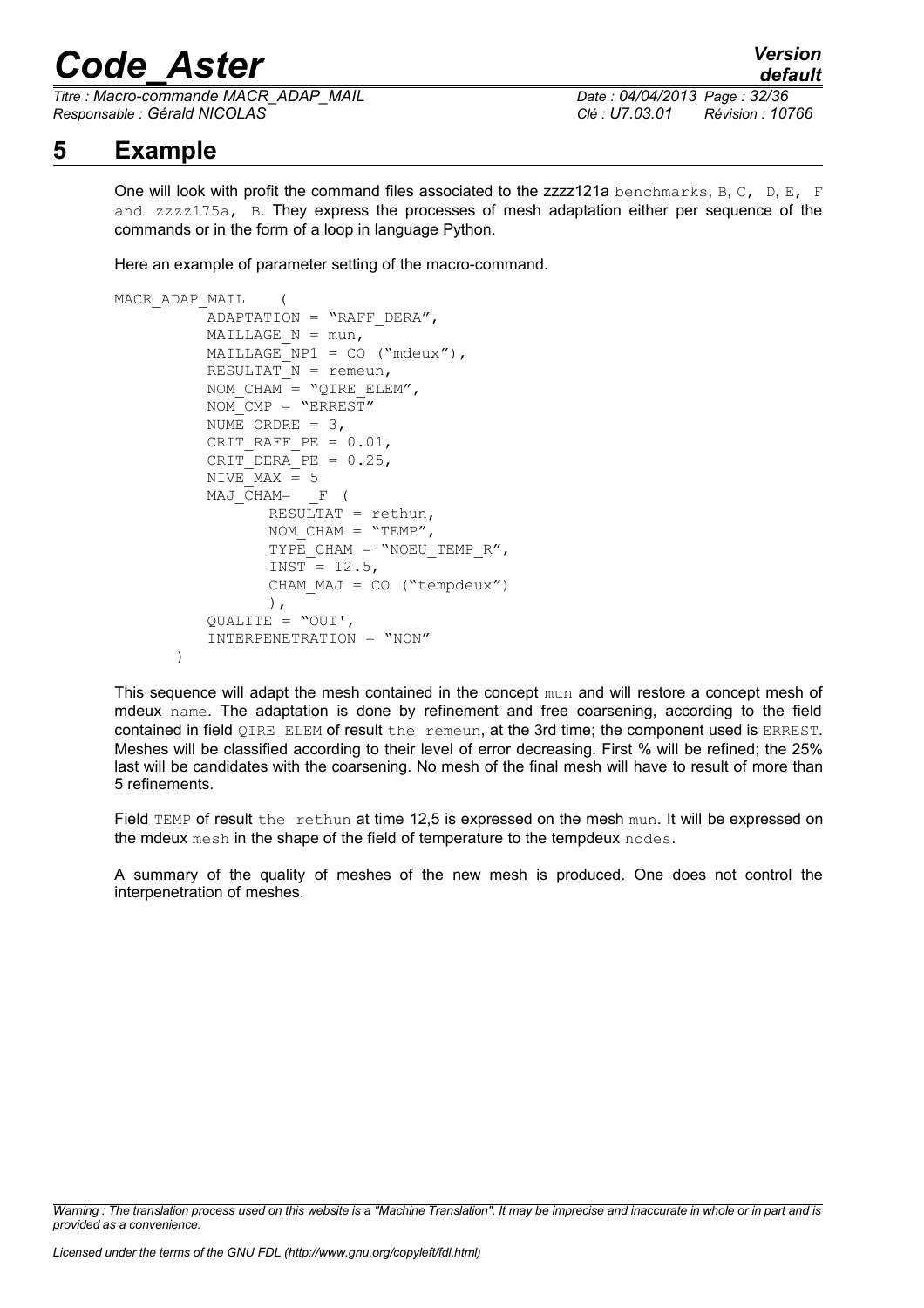*Code\_Aster Version Titre : Macro-commande MACR\_ADAP\_MAIL Date : 04/04/2013 Page : 33/36 Responsable : Gérald NICOLAS Clé : U7.03.01 Révision : 10766*

*default*

Here an example of the table presenting the distribution of the field controlling the adaptation of the mesh.

 \*\*\*\*\*\*\*\*\*\*\*\*\*\*\*\*\*\*\*\*\*\*\*\*\*\*\*\*\*\*\*\*\*\*\*\*\*\*\*\*\*\*\*\*\*\*\*\*\*\*\*\*\*\*\*\*\*\*\*\* Field controlling the adaptation \*\* Value on the 936 triangles \*\*\*\*\*\*\*\*\*\*\*\*\*\*\*\*\*\*\*\*\*\*\*\*\*\*\*\*\*\*\*\*\*\*\*\*\*\*\*\*\*\*\*\*\*\*\*\*\*\*\*\*\*\*\*\*\*\*\*\* \* Minimum: 0.35358E-05 Maximum: 0.33395E-03 \*\* Average: 0.66371E-04 Standard deviation: 0.51323E-04 \* \*\*\*\*\*\*\*\*\*\*\*\*\*\*\*\*\*\*\*\*\*\*\*\*\*\*\*\*\*\*\*\*\*\*\*\*\*\*\*\*\*\*\*\*\*\*\*\*\*\*\*\*\*\*\*\*\*\*\*\* Function of distribution  $**$ Values \* Mini Number of meshes \*\* < < Maximum \* per class \* office plurality \*\*\*  $10*** - 4$  \* in % . number \* in % . number \* \*\*\*\*\*\*\*\*\*\*\*\*\*\*\*\*\*\*\*\*\*\*\*\*\*\*\*\*\*\*\*\*\*\*\*\*\*\*\*\*\*\*\*\*\*\*\*\*\*\*\*\*\*\*\*\*\*\*\*\*  $0.000 < 0.170 * 11.65.$  $0.170 < 0.340 * 21.15.$  198 \* 32.80. 307 \*\*  $0.340 <$   $0.510 <$   $10.510 <$   $146 <$   $48.40.$   $453 <$  \*<br> $0.510 <$   $0.680 <$   $12.71.$   $119 <$   $61.11.$   $572 <$  \*  $0.510 < 0.680 < 12.71.$   $119 < 61.11.$   $572 < 12.71.$   $10.680 < 0.850 < 10.79.$   $101 < 71.90.$  673 \*\*  $0.680 < 0.850 < 10.79.$   $101 <sup>*</sup>$  71.90. 673 \*\*<br> $0.850 < 1.020 <sup>*</sup>$  7.37. 69 \* 79.27. 742 \*\*  $0.850 <$   $1.020 <$   $7.37.$   $69 <$   $79.27.$   $742 <sup>**</sup>$ <br> $1.020 <$   $1.190 <$   $6.30.$   $59 <$   $85.58.$   $801 <sup>**</sup>$  $1.020 < 1.190 < 6.30.$  59 \* 85.58. 801 \*\*<br> $1.190 < 1.360 < 4.59.$  43 \* 90.17. 844 \*\*  $1.190 <$   $1.360 <$   $4.59.$   $43 <$  90.17. 844 \*\*<br> $1.360 <$  1.530 \* 2.35. 22 \* 92.52. 866 \*\*  $\begin{array}{cccccccc} 1.360 < & & 1.530 &\star & & 2.35 \text{.} & & & 22 &\star & 92.52 \text{.} & & & 866 &\star\star \\ 1.530 < & & 1.700 &\star & & 1.50 \text{.} & & & 14 &\star & 94.02 \text{.} & & & 880 &\star\star \end{array}$  $1.530 < 1.700 < 1.50.$   $14 \times 94.02.$  880 \*\*<br> $1.700 < 1.870 < 2.24.$   $21 \times 96.26.$  901 \*\*  $1.700 < 1.870 \times 2.24.$   $21 \times 96.26.$  $\begin{array}{cccccccccccc} 1.870 < & & 2.040 &\star & & 1.39. & & & 13 &\star & 97.65. & & & 914 &\star\star \cr 2.040 < & & 2.210 &\star & & 1.50. & & & 14 &\star & 99.15. & & & 928 &\star\star \cr \end{array}$  $\begin{array}{cccccc} 2.040 \: < & 2.210 \: * & 1.50. & 14 \: * & 99.15. & 928 \: * \times \cr & 2.210 \: < & 2.380 \: * & 0.43. & 4 \: * & 99.57. & 932 \: * \times \cr & 2.380 \: < & 2.550 \: * & 0.21. & 2 \: * & 99.79. & 934 \: * \times \cr & 2.550 \: < & 2.720 \: * & 0.00. & 0 \: * & 99.79. & 934 \: * \end{array$  $2.210 < 2.380 < 0.43.$   $4 \times 99.57.$   $932 \times 2.380 < 2.550 < 0.21.$   $2 \times 99.79.$   $934 \times 2.380 < 2.550 < 0.21.$  $2.550 * 0.21.$   $2 * 99.79.$   $934 **$ <br> $2.720 * 0.00.$   $0 * 99.79.$   $934 **$  $2.550 < 2.720 < 0.00.$ <br>  $2.720 < 2.890 < 0.00.$ <br>  $0 < 99.79.$ <br>  $934 <sup>**</sup>   
 934 <sup>**</sup>$  $2.720 < 2.890 < 0.00.$   $0 < 99.79.$  934 \*\*<br> $2.890 < 3.060 < 0.00.$   $0 < 99.79.$  934 \*\*  $2.890 < 3.060 < 0.00.$ <br>  $3.060 < 3.230 < 0.00.$ <br>  $0 < 99.79.$ <br>  $934 <sup>**</sup>$  $3.060 < 3.230 \times 0.00.$  0 \* 99.79.  $3.230 < 3.400 < 0.21.$   $2 * 100.00.$  936 \* \*\*\*\*\*\*\*\*\*\*\*\*\*\*\*\*\*\*\*\*\*\*\*\*\*\*\*\*\*\*\*\*\*\*\*\*\*\*\*\*\*\*\*\*\*\*\*\*\*\*\*\*\*\*\*\*\*\*\*\*

*Warning : The translation process used on this website is a "Machine Translation". It may be imprecise and inaccurate in whole or in part and is provided as a convenience.*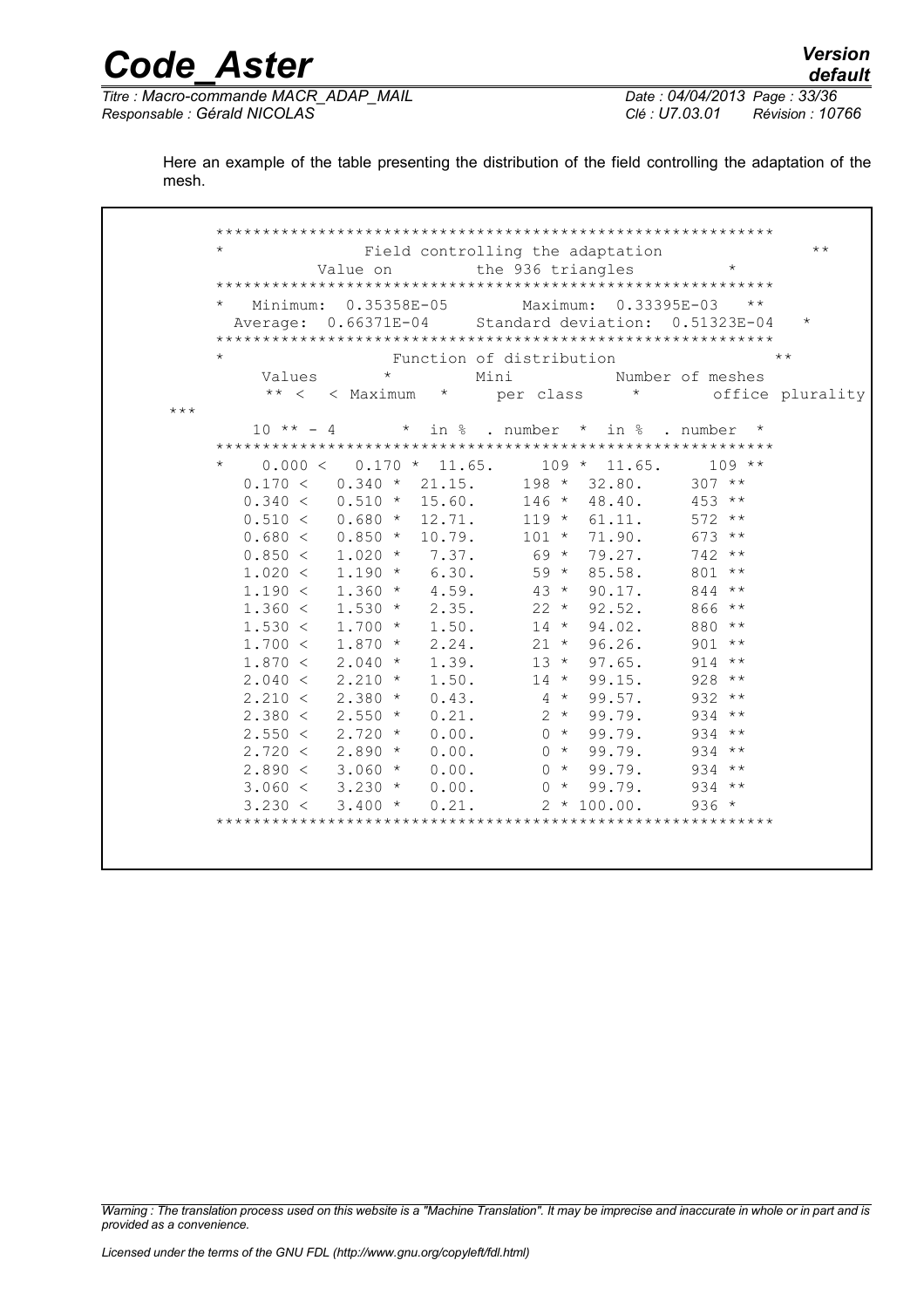*Titre : Macro-commande MACR\_ADAP\_MAIL Date : 04/04/2013 Page : 34/36 Responsable : Gérald NICOLAS Clé : U7.03.01 Révision : 10766*

*default*

the diagnosis on the distribution of the field controlling the mesh adaptation points out initially the extreme values recorded in computation in progress. Here the minimum is of 0,353585x10-5 and the maximum of 0,33395x10-3. One specifies the mean value, 0,66371x10-4, and the standard deviation, 0,51323x10-4. Then one presents the distribution by equidistant slice from the optimum value, 0. It is seen that for 880 triangles, the value of the field is lower than 1,70x10-4, that is to say 94,02% of the nombre total of triangles. Then, for 21 triangles the value of the field lies between 1,70x10-4 and 1,87x10-4, is 2,24% of the nombre total of triangles. In cumulated, one thus notes that for 901= 880 + 21 triangles, the value of the field is lower than 1,87x10-4, that is to say 96,26% of the total. And so on. For example, for 99,79% of meshes, the value of the field is lower than 2,55x10-4.



On the preceding figure, one can see the representation in the form of histogram of the percentages of meshes in each beach of value concerned. As one could also note it in the preceding table, one notes that very few meshes concentrates the strong values.

By visualizing a representation of the percentage cumulated of meshes in a beach of value given, there is the following figure.

*Warning : The translation process used on this website is a "Machine Translation". It may be imprecise and inaccurate in whole or in part and is provided as a convenience.*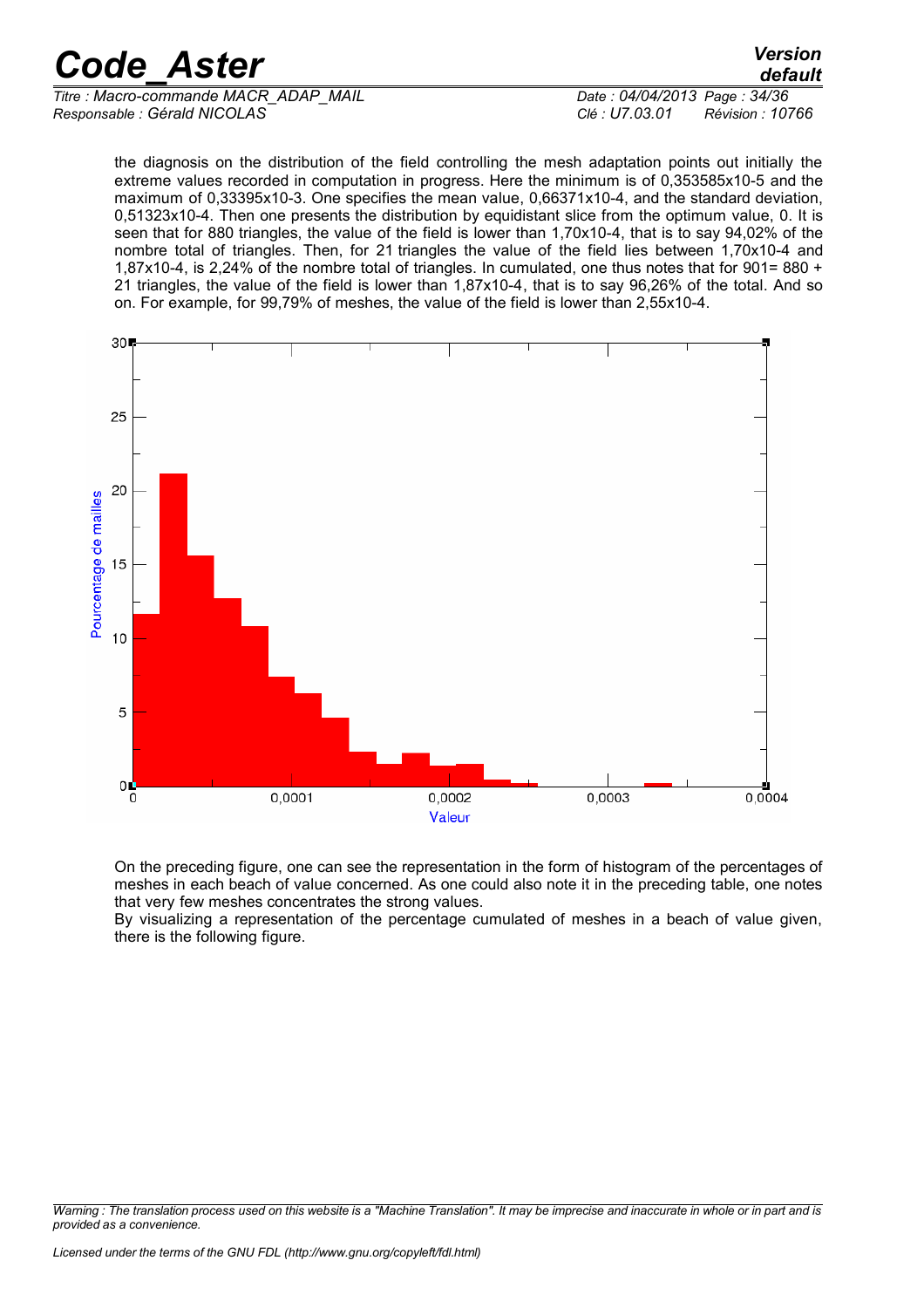*Code\_Aster Version default*

*Titre : Macro-commande MACR\_ADAP\_MAIL Date : 04/04/2013 Page : 35/36 Responsable : Gérald NICOLAS Clé : U7.03.01 Révision : 10766*



From this distribution of the values, one can deduce two consequences on the strategies from refinement.

If one asks for a refinement on a relative criterion of the value of the field, key word CRIT\_RAFF\_REL, that amounts selecting meshes the elements which are on the right of the line vertical one passing by this criterion. For example if one asks CRIT\_RAFF\_REL =  $0.77$ , one will meshes select all whose L `error is higher than 0.35358x10-5 + 0,77x (0.33395x10-3-0.35358x10-5), that is to say 2,58x10-3 . It is noted that corresponds to very few meshes: 2 only exceed this value, that is to say 0,21% of the total. One had the feeling to ask for an important refinement, 0,77 is a quarter *roughly speaking*, but one makes some does not refine almost nothing.

If one asks for a refinement on a percentage of meshes, key word CRIT\_RAFF\_PE, that amounts selecting meshes which is above the line horizontal one passing by this criterion. For example if one asks CRIT\_RAFF\_PE =  $0.10$ , one will select the 10% of meshes worst, that is to say 93 meshes. It is the line horizontal one to 90%. Among these meshs, "least worse" carry a value lower than 1,36x10-4 , that is to say 40% of the maximum value. It is rather effective since the large variations will have been trapped.

The consequence of these remarks is that it is advisable to make a first analysis of the distribution of the values of the field before choosing the type and the values of the criteria of refinement. It is indeed useless, even expensive in term of increase in the size of mesh, to refine in zones where the field is not very strong. The adaptation will be all the more powerful as one will have known to reduce meshes to strong value until obtaining an equilibrium in the mesh.

*Warning : The translation process used on this website is a "Machine Translation". It may be imprecise and inaccurate in whole or in part and is provided as a convenience.*